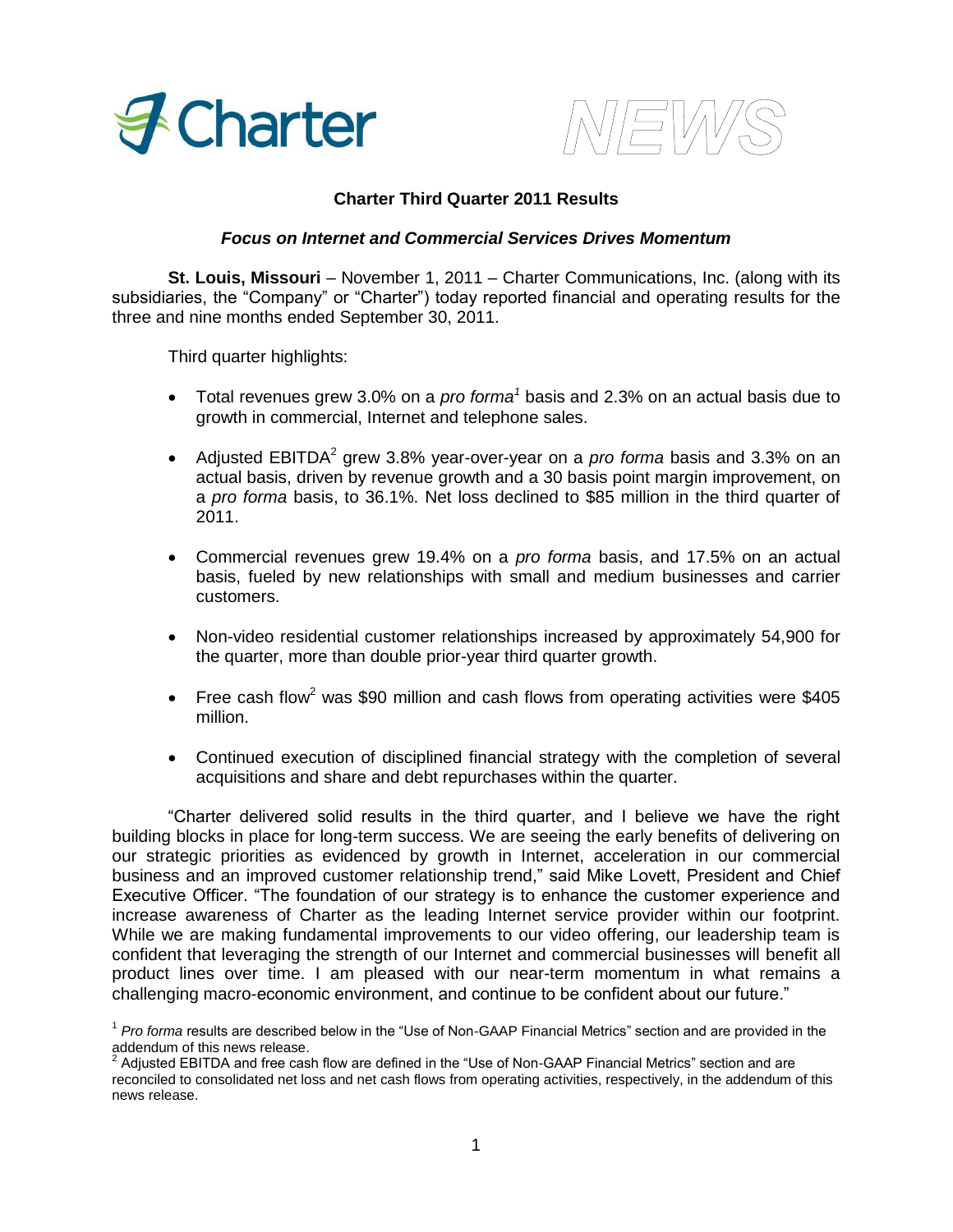During the third quarter, we continued to lay the foundation for future growth by focusing on our strategic priorities which include simplifying and enhancing the customer experience, leveraging our Internet advantage, aggressively driving growth in our commercial business, and changing the dynamic in video.

We are gaining traction in improving the ways in which customers interact with and perceive Charter and in leveraging the strength of our residential and commercial IP platforms which will ultimately serve our video business well. We are continuing to expand our commercial product offerings to our business and carrier customers consistent with our plans to gain share and accelerate growth in this area.

We recently added compelling new content and features for our video customers, including NFL Network, NFL Red Zone, HBO GO®, MAX GO® and BTN2Go, in addition to continued expansion of our HD channel lineup. We also launched our TiVo pilot, a key component in our next generation TV strategy, which we believe will meaningfully improve our video experience. Today we announced an upcoming unique enhancement to our online video capabilities that organizes video content already available online through Charter.net with content from sites such as Netflix, Amazon and Hulu into a single on-line directory.

We continue to invest in our infrastructure to strengthen our competitive position. Our key bandwidth initiatives, DOCSIS 3.0, which allows Internet speeds of 100 Mbps or higher, and switched digital video (SDV), which enables more HD channels, are nearing completion. This will further enable us to deliver better products and service to our residential and commercial customers.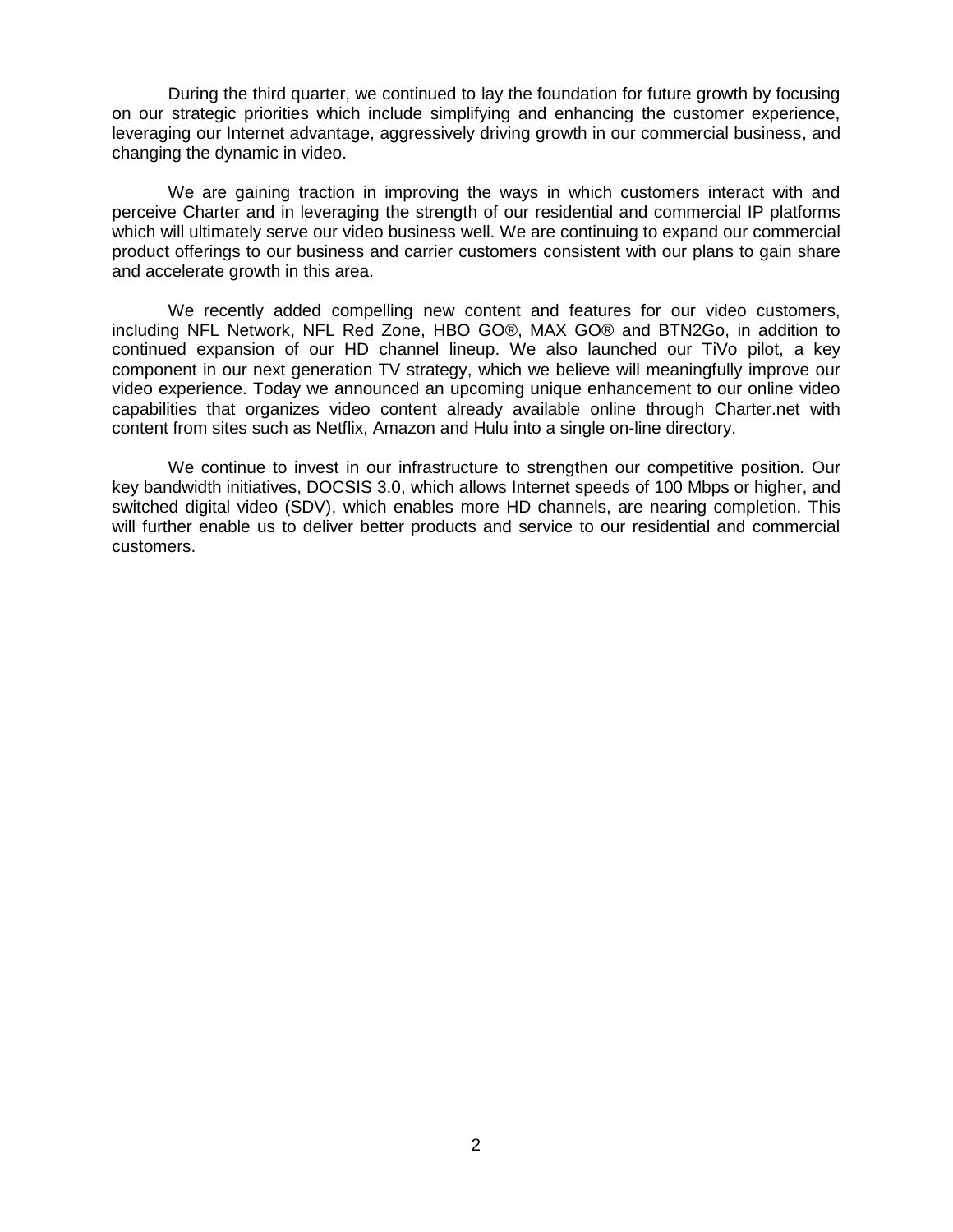# *Key Operating Results*

|                                                          | Approximate as of |                               |    |                               |                   |
|----------------------------------------------------------|-------------------|-------------------------------|----|-------------------------------|-------------------|
|                                                          |                   | Actual                        |    | <b>Pro Forma</b>              |                   |
|                                                          |                   | September 30,<br>$2011^{(a)}$ |    | September 30,<br>$2010^{(a)}$ | <b>Y/Y Change</b> |
| <b>Footprint</b>                                         |                   |                               |    |                               |                   |
| Estimated Homes Passed Video <sup>(b)</sup>              |                   | 11,927,600                    |    | 11,815,900                    | 1%                |
| % Switched Digital Video                                 |                   | 80%                           |    | 44%                           | 36 ppts           |
| Estimated Homes Passed Internet (b)                      |                   | 11,601,900                    |    | 11,454,800                    | 1%                |
| % DOCSIS 3.0                                             |                   | 85%                           |    | 36%                           | 49 ppts           |
| Estimated Homes Passed Phone (b)                         |                   | 10,848,500                    |    | 10,587,800                    | 2%                |
| <b>Customers</b>                                         |                   |                               |    |                               |                   |
| Residential Customer Relationships <sup>(c)</sup>        |                   | 4,866,200                     |    | 4,926,200                     | $-1%$             |
| Commercial Customer Relationships <sup>(c)</sup>         |                   | 356,500                       |    | 351,100                       | 2%                |
| Total Customer Relationships (c)(e)                      |                   | 5,222,700                     |    | 5,277,300                     | $-1%$             |
| Residential Non-Video Customers <sup>(d)</sup>           |                   | 730,400                       |    | 558,200                       | 31%               |
| % Non-Video <sup>(d)</sup>                               |                   | 15.0%                         |    | 11.3%                         | 3.7 ppts          |
| Services and Revenue Generating Units (f)                |                   |                               |    |                               |                   |
| Video <sup>(d)</sup>                                     |                   | 4,135,800                     |    | 4,368,000                     | -5%               |
| Internet <sup>(g)</sup>                                  |                   | 3,424,100                     |    | 3,230,500                     | 6%                |
| Phone <sup>(h)</sup>                                     |                   | 1,763,800                     |    | 1,690,400                     | 4%                |
| Residential PSUs <sup>(i)</sup>                          |                   | 9,323,700                     |    | 9,288,900                     | 0%                |
| Residential PSU / Customer Relationships (c)(i)          |                   | 1.92                          |    | 1.89                          |                   |
| Video $^{(d)(e)}$                                        |                   | 235,100                       |    | 246,700                       | $-5%$             |
| Internet <sup>(g)(j)</sup>                               |                   | 156,000                       |    | 133,200                       | 17%               |
| Phone <sup>(h)</sup>                                     |                   | 73,800                        |    | 54,800                        | 35%               |
| Commercial PSUs <sup>(i)</sup>                           |                   | 464,900                       |    | 434,700                       | 7%                |
| Digital Video RGUs <sup>(k)</sup>                        |                   | 3,400,900                     |    | 3,351,300                     | 1%                |
| <b>Total RGUs</b>                                        |                   | 13,189,500                    |    | 13,074,900                    | 1%                |
| <b>Quarterly Net Additions/(Losses)</b> <sup>(i)</sup>   |                   |                               |    |                               |                   |
| Video <sup>(d)</sup>                                     |                   | (64, 800)                     |    | (66, 100)                     | 2%                |
| Internet <sup>(g)</sup>                                  |                   | 53,200                        |    | 51,600                        | 3%                |
| Phone <sup>(h)</sup>                                     |                   | 10,900                        |    | 30,600                        | -64%              |
| Residential PSUs <sup>(i)</sup>                          |                   | (700)                         |    | 16,100                        |                   |
| Video <sup>(d)(e)</sup>                                  |                   | (4,300)                       |    | 3,000                         | $-243%$           |
| Internet <sup>(g)</sup>                                  |                   | 6,900                         |    | 4,900                         | 41%               |
| Phone <sup>(h)</sup>                                     |                   | 5,300                         |    | 4,900                         | 8%                |
| Commercial PSUs <sup>(i)</sup>                           |                   | 7,900                         |    | 12,800                        | $-38%$            |
| Digital Video RGUs <sup>(k)</sup>                        |                   | 4,800                         |    | 42,500                        | $-89%$            |
| <b>Total RGUs</b>                                        |                   | 12,000                        |    | 71,400                        | $-83%$            |
| <b>Quarterly Residential ARPU</b>                        |                   |                               |    |                               |                   |
| Video $(m)$                                              | \$                | 72.21                         | \$ | 69.21                         | 4%                |
| Internet <sup>(m)</sup>                                  | \$                | 42.67                         | \$ | 41.93                         | 2%                |
| Phone <sup>(m)</sup>                                     | \$                | 40.96                         | \$ | 41.43                         | $-1%$             |
| ARPU per Customer Relationship <sup>(n)</sup>            | \$                | 106.38                        | \$ | 102.77                        | 4%                |
| Total ARPU per Video Customer (o)                        | \$                | 137.41                        | \$ | 126.48                        | 9%                |
| <b>Residential Penetration Statistics</b>                |                   |                               |    |                               |                   |
| Video Penetration of Homes Passed Video (p)              |                   | 34.7%                         |    | 37.0%                         | $-2.3$ ppts       |
| Internet Penetration of Homes Passed Internet (p)        |                   | 29.5%                         |    | 28.2%                         | 1.3 ppts          |
| Phone Penetration of Homes Passed Phone (p)              |                   | 16.3%                         |    | 16.0%                         | 0.3 ppts          |
| Bundled Penetration <sup>(q)</sup>                       |                   | 61.9%                         |    | 60.3%                         | 1.6 ppts          |
| Triple Play Penetration (r)                              |                   | 28.8%                         |    | 27.5%                         | 1.3 ppts          |
| Digital Penetration <sup>(s)</sup>                       |                   | 77.8%                         |    | 72.6%                         | 5.2 ppts          |
| Advanced Digital Penetration (of Digital) <sup>(t)</sup> |                   | 55.0%                         |    | 50.3%                         | 4.7 ppts          |
| Set-Top-Box per Digital RGU <sup>(u)</sup>               |                   | 1.52                          |    | 1.49                          |                   |
|                                                          |                   |                               |    |                               |                   |

**F o o tno tes**

See footnotes to unaudited summary of operating statistics on page 6 of the addendum of this release. The footnotes contain important disclosures regarding the definitions used for these operating statistics.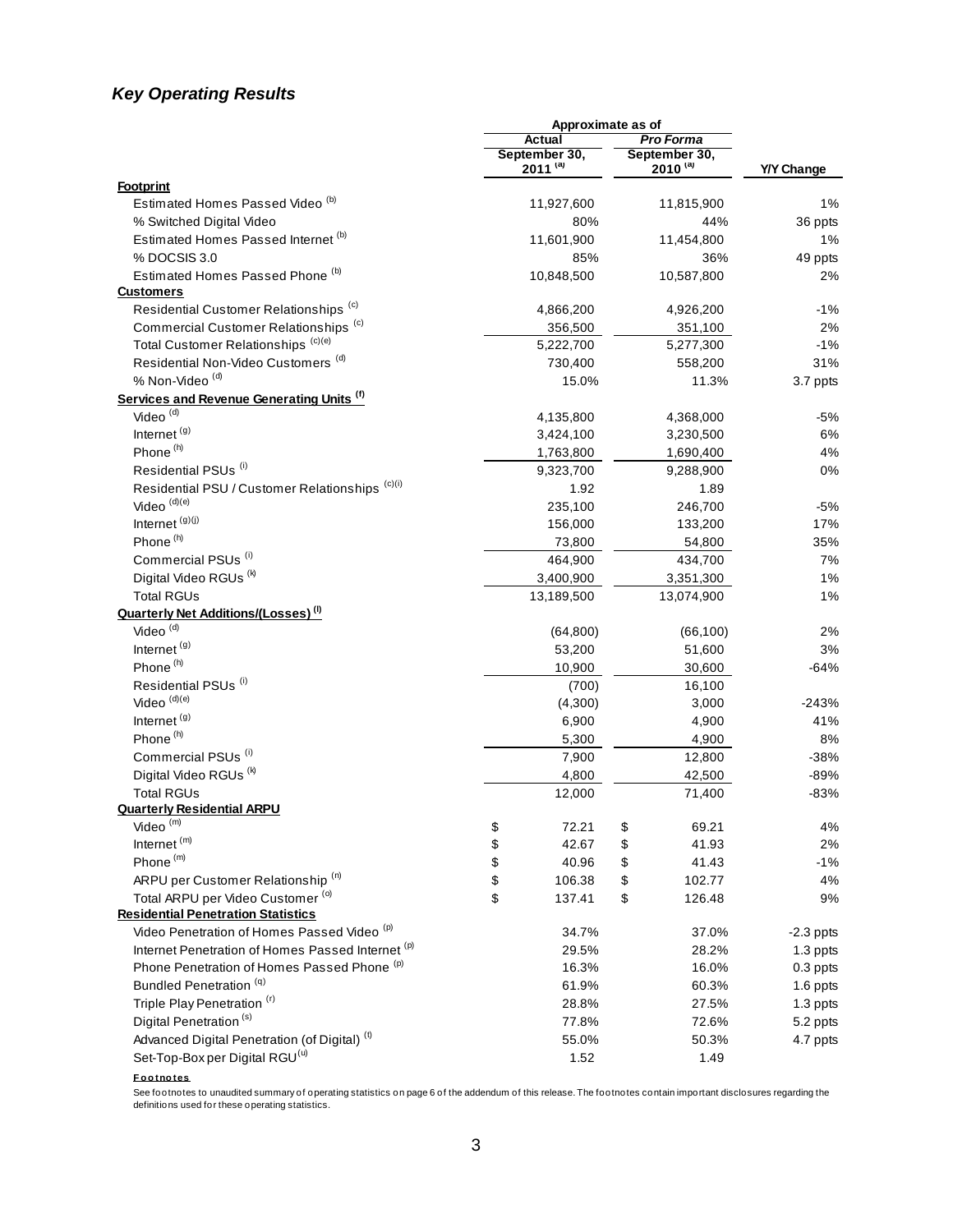Residential primary service units (PSUs) decreased by 700 in the third quarter of 2011 as gains in Internet and phone PSUs were more than offset by video losses. Non-video customer relationships grew by 54,900, more than double the growth during last year's third quarter. Approximately 61.9% of our residential customers subscribe to more than one product, as we up-sell single product customers to higher-value bundles to maximize retention and penetration.

In the third quarter, residential video customers decreased by 64,800, a slight improvement compared to a decrease of 66,100 in the third quarter of 2010. Basic analog customer relationships decreased by approximately 63,000, nearly all of the video decline. Our disciplined approach to customer acquisition resulted in higher retention levels; however, we continued to be impacted by generally weak economic conditions and competition. Digital video customers increased by 4,800 in the quarter compared to a 42,500 increase in the prior-year period. Digital growth slowed significantly compared to last year's third quarter as Charter completed fewer analog channel migrations in the 2011 third quarter, which traditionally drive digital upgrades. While Internet and commercial services are the primary growth engines and are becoming a larger part of our revenues, video still represents approximately 50% of our total revenue and remains an important part of the business. We're focused on enhancing our video product offering, improving our customer service and providing attractive offers targeted at improving video customer trends. At the end of September, 55.0% of our digital customers subscribed to HD and/or DVR services, up from 50.3% in the prior year quarter. Video ARPU was \$72.21 for the third quarter of 2011, up 4.3% year-over-year driven by recent targeted price adjustments and higher advanced services penetration.

We delivered strong growth in high-speed Internet as we continue to capture share with product superiority. We added 53,200 residential Internet customers in the third quarter compared to 51,600 last year. Nearly 95% of our Internet customers have a broadband plan of 12Mbps or higher with approximately 23% of them relying on our home networking service. Internet ARPU of \$42.67 increased 1.8% compared to the year-ago quarter primarily due to the growth in home networking revenues and recent price adjustments.

We continued to grow residential phone customers, although at a slower pace than in 2010. We added 10,900 phone customers during the 2011 third quarter compared to a gain of 30,600 a year ago due primarily to fewer upgrades from our existing customer base driven by a higher mix of brand as compared to direct response marketing in the first part of 2011, weak economic conditions and the impact of more customers replacing traditional phone service with wireless service. Phone penetration was 16.3% as of September 30, 2011. Phone remains key to bundle value in terms of retention and penetration, and we continue to promote phone up-sell to both video and non-video Internet customers. Phone ARPU of \$40.96 decreased approximately 1.1% year-over-year due to increased value-based packages and bundling.

Third-quarter commercial PSUs increased 7,900 to 464,900 and were up 6.9% compared to the third quarter of 2010. Commercial Internet and phone PSUs increased yearover-year by more than 20%. We are well positioned to further leverage our network to provide an expanding portfolio of products and services to our business customers to accelerate our growth in our commercial footprint.

Total ARPU for the third quarter of 2011 was \$137.41, an increase of 8.6% over the 2010 third quarter, primarily as a result of continued growth in our commercial business, the previously mentioned price adjustments and higher bundle and advanced services penetration. For the nine months ended September 30, 2011, we lost 20,800 total customer relationships as compared to 80,800 in 2010, reflecting improvements in customer experience, enhanced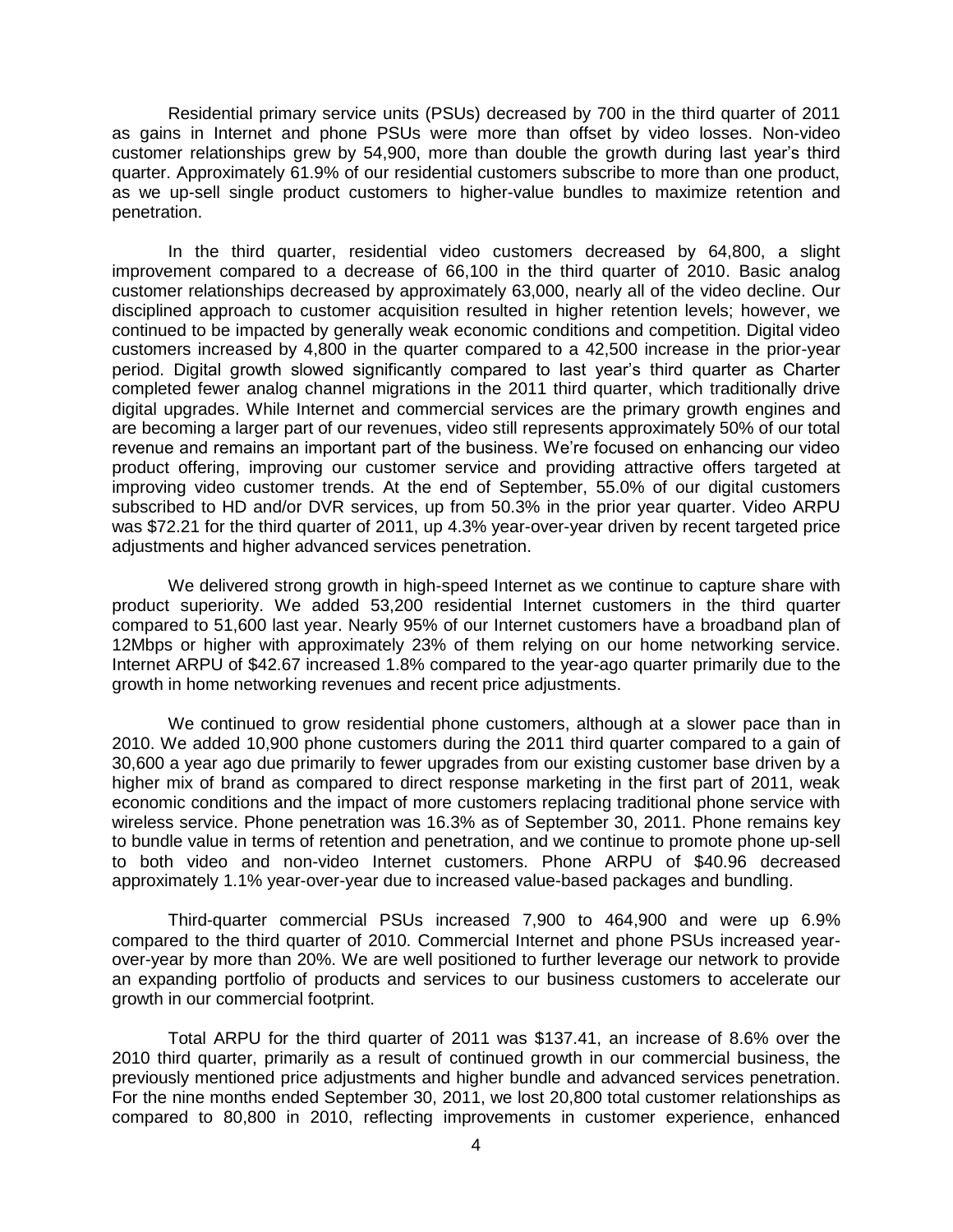services and products, and benefits from our strategic investments, partially offset by disciplined customer acquisition.

## *Third Quarter Financial Results*

#### **CHARTER COMMUNICATIONS, INC. AND SUBSIDIARIES UNAUDITED CONSOLIDATED STATEMENTS OF OPERATIONS AND OPERATING DATA (DOLLARS IN MILLIONS, EXCEPT PER SHARE AND SHARE DATA)**

|                                                         |                  |                  | Three Months Ended September 30, |             |           |          |
|---------------------------------------------------------|------------------|------------------|----------------------------------|-------------|-----------|----------|
|                                                         | 2011             | 2010             | Pro Forma                        | 2011        | 2010      |          |
|                                                         | <b>Pro Forma</b> | <b>Pro Forma</b> | % Change                         | Actual      | Actual    | % Change |
| <b>REVENUES:</b>                                        |                  |                  |                                  |             |           |          |
| \$<br>Video                                             | 902 \$           | 913              | $-1.2\%$ \$                      | 899         | -S<br>918 | $-2.1%$  |
| Internet                                                | 434              | 402              | 8.0%                             | 433         | 404       | 7.2%     |
| Telephone                                               | 216              | 208              | 3.8%                             | 216         | 208       | 3.8%     |
| Commercial                                              | 148              | 124              | 19.4%                            | 148         | 126       | 17.5%    |
| Advertising sales                                       | 73               | 75               | $-2.7%$                          | 73          | 75        | $-2.7%$  |
| Other                                                   | 40               | 38               | 5.3%                             | 40          | 38        | 5.3%     |
| <b>Total revenues</b>                                   | 1,813            | 1,760            | 3.0%                             | 1,809       | 1,769     | 2.3%     |
| <b>COSTS AND EXPENSES:</b>                              |                  |                  |                                  |             |           |          |
| Operating (excluding depreciation and amortization) (a) | 795              | 783              | 1.5%                             | 792         | 788       | 0.5%     |
| Selling, general and administrative (excluding stock    |                  |                  |                                  |             |           |          |
| compensation expense) (b)                               | 364              | 347              | 4.9%                             | 364         | 349       | 4.3%     |
| Operating costs and expenses                            | 1,159            | 1,130            | 2.6%                             | 1,156       | 1,137     | 1.7%     |
| <b>Adjusted EBITDA</b>                                  | 654              | 630              | 3.8%                             | 653         | 632       | 3.3%     |
| Adjusted EBITDA margin                                  | 36.1%            | 35.8%            |                                  | 36.1%       | 35.7%     |          |
| \$<br><b>Capital Expenditures</b>                       | 304S             | 297              | \$                               | 304 \$      | 299       |          |
| % Total Revenues                                        | 16.8%            | 16.9%            |                                  | 16.8%       | 16.9%     |          |
| Net loss<br>\$                                          | $(85)$ \$        | (99)             | \$                               | $(85)$ \$   | (95)      |          |
| \$<br>Loss per common share, basic and diluted          | $(0.79)$ \$      | (0.87)           | \$                               | $(0.79)$ \$ | (0.84)    |          |
| \$<br>Net cash flows from operating activities          | 406              | \$<br>439        | \$                               | 405         | \$<br>441 |          |
| \$<br>Free cash flow                                    | 91               | \$<br>135        | \$                               | 90          | 135<br>\$ |          |

#### **Footnotes**

(a) Operating expenses include programming, service, and advertising sales expenses.

(b) Selling, general and administrative expenses include general and administrative and marketing expenses.

Adjusted EBITDA and free cash flow are defined in the "Use of Non-GAAP Financial Metrics" section and are reconciled to consolidated net loss and net cash flows from operating activities, respectively, in the addendum of this news release.

### Revenue

Third quarter 2011 *pro forma* revenues rose to \$1.813 billion, up 3.0% compared to the year-ago quarter as we continued to grow our commercial, Internet and phone businesses and increase sales of bundled services. On an actual basis revenues grew 2.3% to \$1.809 billion.

Third quarter 2011 *pro forma* video revenues totaled \$902 million, or \$899 million on an actual basis, a decrease of 1.2% on a *pro forma* basis and 2.1% on an actual basis compared to the prior-year period. Video revenues declined as a result of our video customer losses, partially offset by price adjustments and growth in revenues from DVR and high-definition television services. Third quarter *pro forma* Internet revenues were \$434 million or \$433 million on an actual basis, up 8.0% on a *pro forma* basis and 7.2% on an actual basis year-over-year driven by the addition of 193,600 Internet customers. Telephone revenues totaled \$216 million on a *pro forma* and actual basis, up 3.8% on a *pro forma* and an actual basis over third quarter 2010 as we added 73,400 phone customers.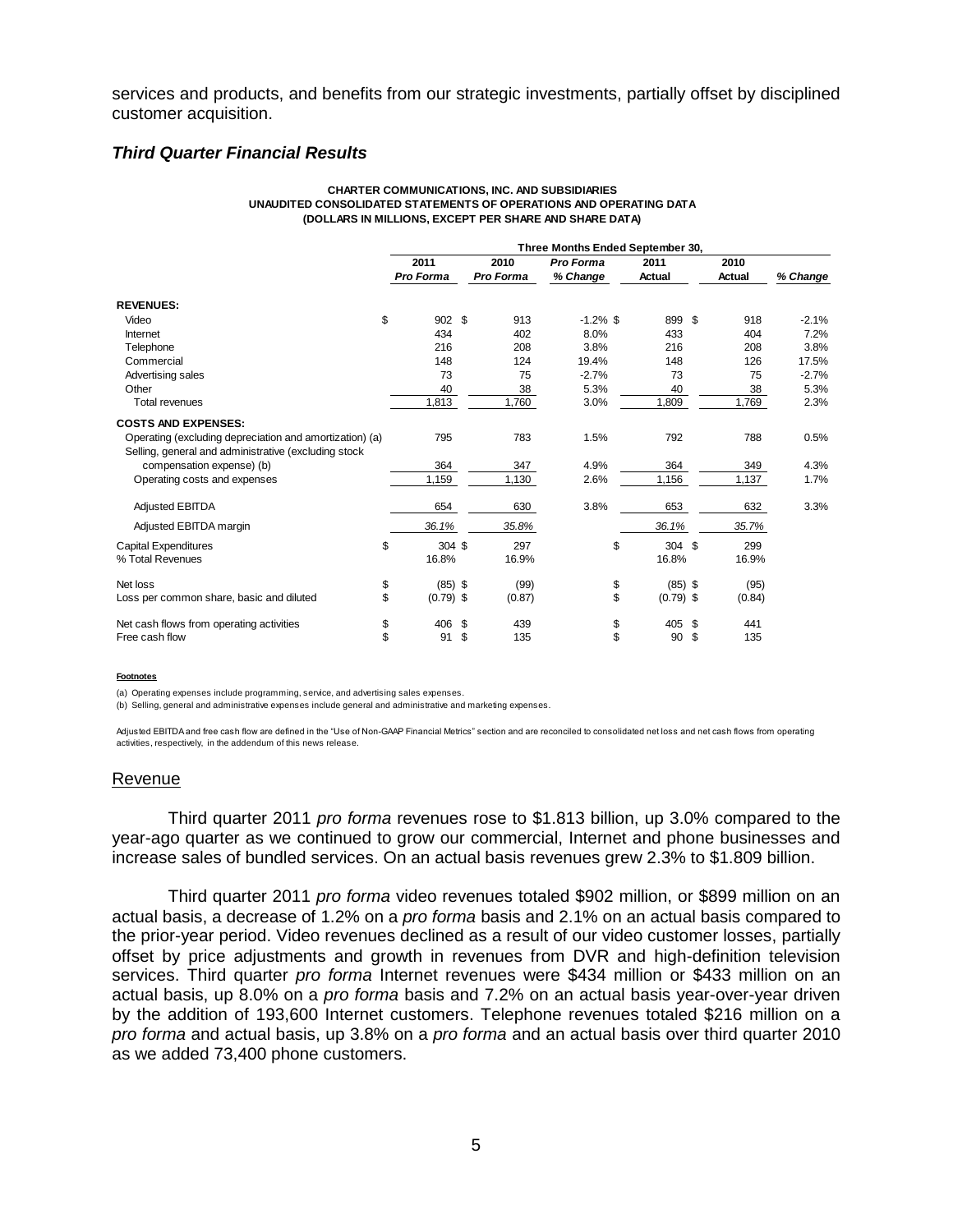Commercial revenues grew to \$148 million, a 19.4% year-over-year increase on a *pro forma* basis and 17.5% on an actual basis, supported by improved sales productivity and line extensions for carrier and small and medium business customers.

Advertising sales revenues were \$73 million for the third quarter of 2011, a 2.7% decrease compared to the third quarter of 2010, primarily due to higher political spend in the year ago quarter offset by a \$3 million change versus the prior year to reflect certain revenues on a gross basis, thus increasing both revenues and expenses by the same amount.

## Operating Costs and Expenses

*Pro forma* operating costs and expenses totaled \$1.159 billion in the third quarter of 2011, an increase of 2.6% compared to the year-ago period, primarily related to increases in marketing and programming expenses, partially offset by lower bad debt. On an actual basis, operating costs and expenses totaled \$1.156 billion, an increase of 1.7% compared to the yearago period. Marketing expenses increased by \$15 million on a *pro forma* basis in the third quarter of 2011 compared to the year-ago quarter reflecting higher brand and media investment, channel development and increased marketing efforts for commercial. Programming expenses rose as a result of contractual programming increases, partially offset by customer losses. Bad debt expense was \$5 million lower in the third quarter as we continue to derive benefits from our customer acquisition and retention strategies.

### Adjusted EBITDA

Adjusted EBITDA on a *pro forma* basis was \$654 million for the third quarter of 2011, an increase of 3.8%. Adjusted EBITDA grew 3.3% on an actual basis to \$653 million. Adjusted EBITDA margin improved to 36.1% on a *pro forma* and actual basis for the third quarter of 2011 compared to adjusted EBITDA margin of 35.8% on a *pro forma* basis and 35.7% on an actual basis in the year-ago quarter. Sustained adjusted EBITDA growth was driven by increases in our higher margin Internet, commercial and phone products, continued disciplined customer acquisition, and improving customer service levels.

### Net Loss

Net loss on a *pro* forma and actual basis was \$85 million in the third quarter of 2011, compared to \$99 million on a *pro forma* basis and \$95 million on an actual basis in the prioryear third quarter. The improvement was primarily due to adjusted EBITDA growth and lower income tax expense partially offset by higher interest expense due to 2010 and 2011 refinancings, as well as an increase in depreciation and amortization in the quarter-to-quarter comparison. Net loss per common share was \$0.79 in the third quarter of 2011 compared to \$0.87 on a *pro forma* and \$0.84 on an actual basis during the same period last year.

### Capital Expenditures

Property, plant and equipment expenditures for the third quarter of 2011 were \$304 million compared to third quarter 2010 expenditures of \$297 million on a *pro forma* basis and \$299 million on an actual basis. The increase was primarily due to a higher spending for line extensions driven by commercial construction and for customer premise equipment, partially offset by lower spending on scalable infrastructure due to timing within the year. Our estimate for capital expenditures for 2011 remains approximately \$1.3 billion to \$1.4 billion.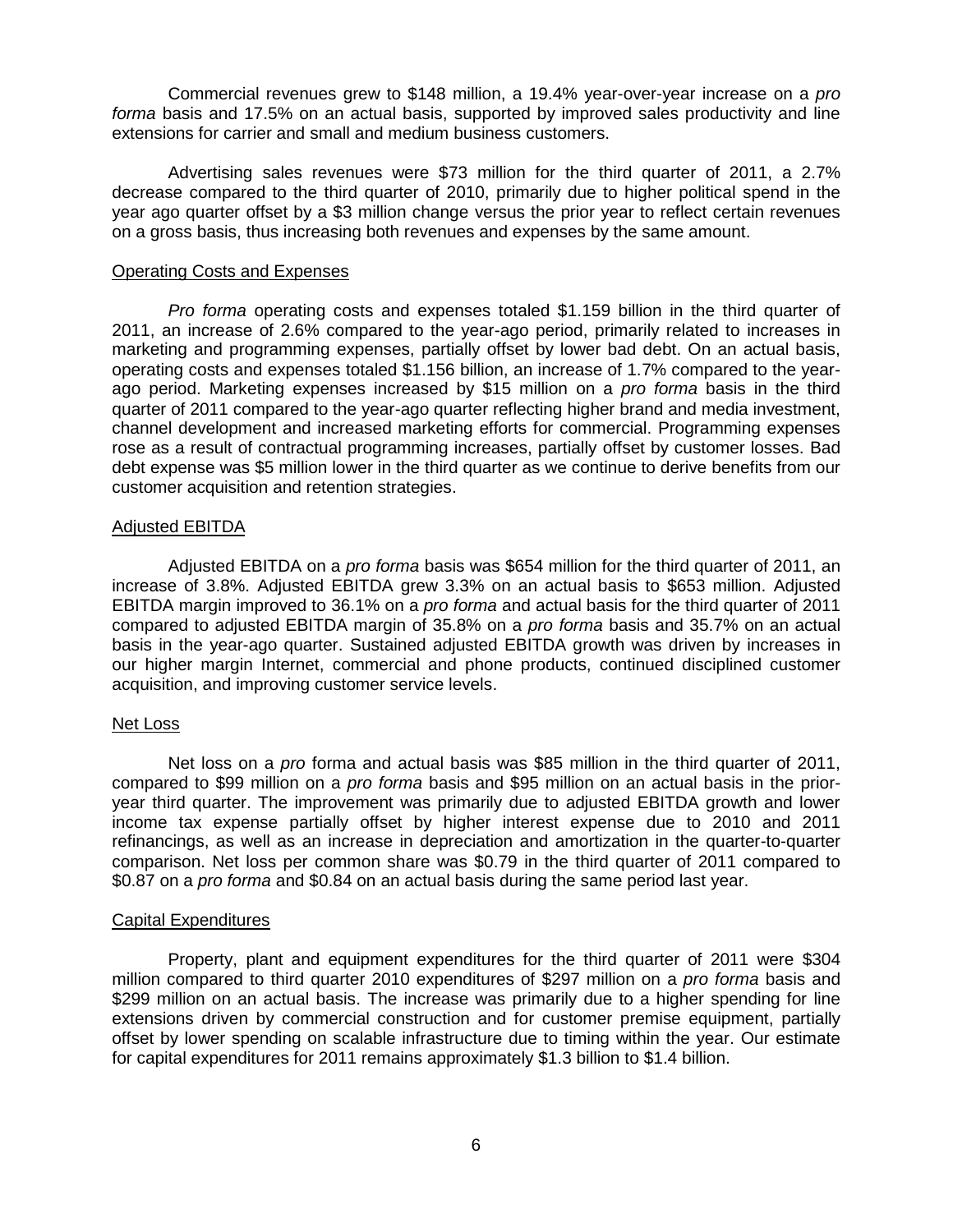## Cash Flow

Net cash flows from operating activities were \$406 million on a *pro forma* basis, compared to \$439 million on a *pro forma* basis in the third quarter of 2010. Net cash flows from operating activities were \$405 million on an actual basis, compared to \$441 million on an actual basis in the third quarter of 2010. The decrease in net cash flows from operating activities was primarily due to changes in working capital that provided \$36 million less cash in quarter-toquarter comparisons and an increase in cash interest payments, offset by higher adjusted EBITDA.

Free cash flow for the third quarter of 2011 was \$91 million on a *pro forma* basis and \$90 million on an actual basis, compared to \$135 million on a *pro forma* basis and an actual basis in the same period last year. The decrease was driven by lower net cash flows from operating activities and higher capital expenditures.

Total principal amount of debt was approximately \$12.5 billion as of September 30, 2011. At the end of the third quarter, we had \$32 million of cash and cash equivalents (including restricted cash and cash equivalents of \$27 million) and availability under our revolving credit facility of approximately \$1.1 billion.

During the third quarter of 2011, we repurchased approximately 2.4 million shares of Class A common stock for approximately \$116 million in open market transactions and purchased \$193 million principal amount of 8%  $2<sup>nd</sup>$  lien notes.

### *Conference Call*

Charter will host a conference call on Tuesday, November 1, 2011 at 9:00 a.m. Eastern Time (ET) related to the contents of this release.

The conference call will be webcast live via the Company's website at charter.com. The webcast can be accessed by selecting "Investor & News Center" from the lower menu on the home page. The call will be archived in the "Investor & News Center" in the "Financial Information" section on the left beginning two hours after completion of the call. Participants should go to the webcast link no later than 10 minutes prior to the start time to register.

Those participating via telephone should dial 866-726-7983 no later than 10 minutes prior to the call. International participants should dial 706-758-7055. The conference ID code for the call is 16801546.

A replay of the call will be available at 855-859-2056 or 404-537-3406 beginning two hours after the completion of the call through the end of business on November 15, 2011. The conference ID code for the replay is 16801546.

## *Additional Information Available on Website*

The information in this press release should be read in conjunction with the financial statements and footnotes contained in the Company's quarterly report for the quarter ended September 30, 2011 available on the "Investor & News Center" of our website at charter.com in the "Financial Information" section. A slide presentation to accompany the conference call and a trending schedule containing historical customer and financial data can also be found in the "Financial Information" section.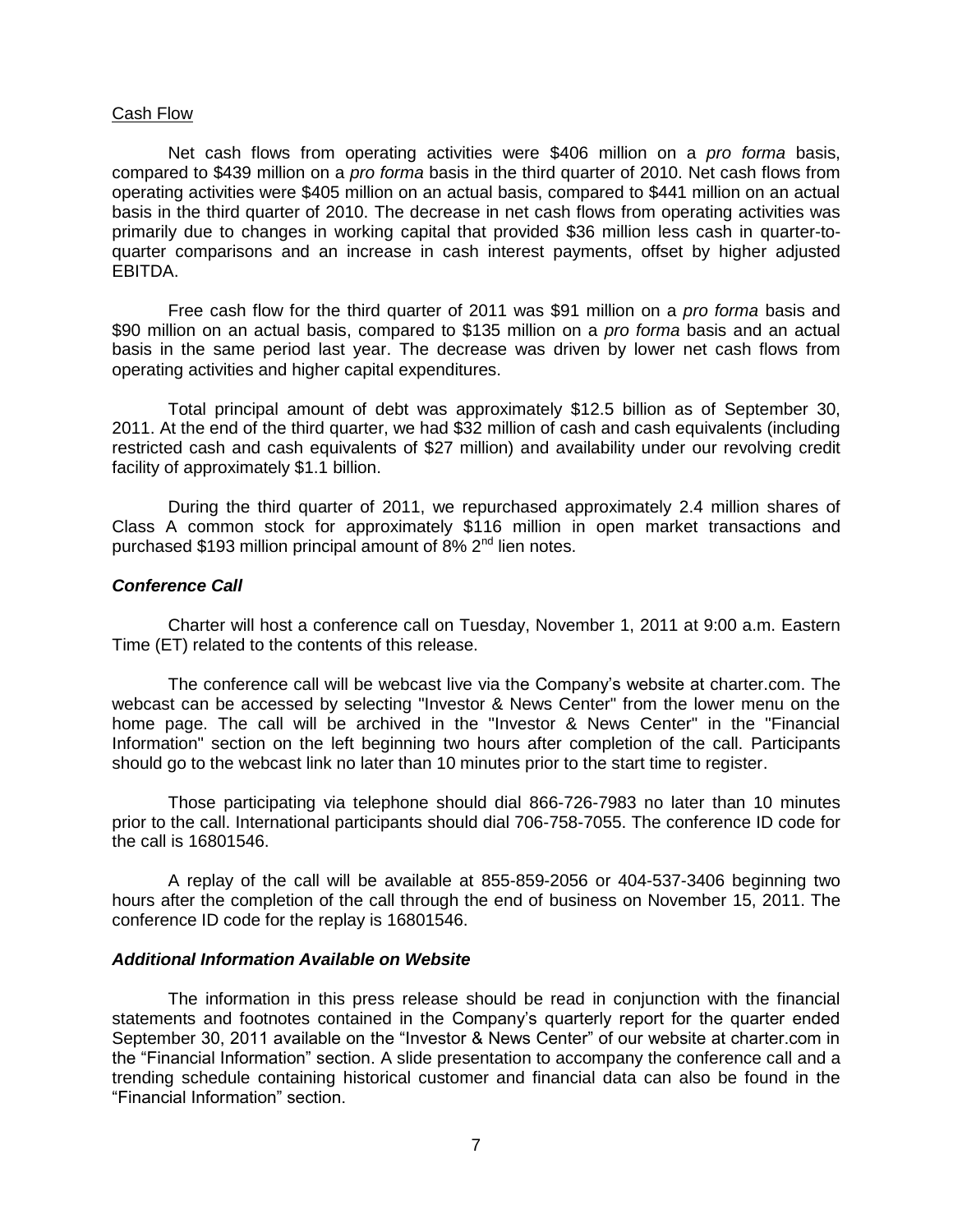## *Use of Non-GAAP Financial Metrics*

The Company uses certain measures that are not defined by Generally Accepted Accounting Principles ("GAAP") to evaluate various aspects of its business. Adjusted EBITDA, adjusted EBITDA less capital expenditures and free cash flow are non-GAAP financial measures and should be considered in addition to, not as a substitute for, net loss or cash flows from operating activities reported in accordance with GAAP. These terms, as defined by Charter, may not be comparable to similarly titled measures used by other companies. Adjusted EBITDA is reconciled to net loss and free cash flow is reconciled to net cash flows from operating activities in the addendum of this news release.

Adjusted EBITDA is defined as net loss plus net interest expense, income taxes, depreciation and amortization, stock compensation expense, loss on extinguishment of debt, and other expenses, such as special charges, reorganization items and loss on sale or retirement of assets. As such, it eliminates the significant non-cash depreciation and amortization expense that results from the capital-intensive nature of the Company's businesses as well as other non-cash or special items, and is unaffected by the Company's capital structure or investment activities. Adjusted EBITDA less capital expenditures is defined as Adjusted EBITDA minus purchases of property, plant and equipment. Adjusted EBITDA and adjusted EBITDA less capital expenditures are used by management and the Company's Board to evaluate the performance of the Company's business. For this reason, they are significant components of Charter's annual incentive compensation program. However, these measures are limited in that they do not reflect the periodic costs of certain capitalized tangible and intangible assets used in generating revenues and the cash cost of financing. Management evaluates these costs through other financial measures.

Free cash flow is defined as net cash flows from operating activities, less purchases of property, plant and equipment and changes in accrued expenses related to capital expenditures.

The Company believes that adjusted EBITDA and free cash flow provide information useful to investors in assessing Charter's performance and its ability to service its debt, fund operations and make additional investments with internally generated funds. In addition, adjusted EBITDA generally correlates to the leverage ratio calculation under the Company's credit facilities or outstanding notes to determine compliance with the covenants contained in the credit facilities and notes (all such documents have been previously filed with the United States Securities and Exchange Commission). For the purpose of calculating compliance with leverage covenants, we use adjusted EBITDA, as presented, excluding certain expenses paid by our operating subsidiaries to other Charter entities. Our debt covenants refer to these expenses as management fees which fees were in the amount of \$40 million and \$34 million for the three months ended September 30, 2011 and 2010, respectively, and \$110 million and \$105 million for the nine months ended September 30, 2011 and 2010, respectively.

In addition to the actual results for the three and nine months ended September 30, 2011 and 2010, we have provided *pro forma* results in this release for the three and nine months ended September 30, 2011 and 2010. We believe these *pro forma* results facilitate meaningful analysis of the results of operations. *Pro forma* results in this release reflect certain acquisitions and sales of cable systems in 2010 and 2011 as if they occurred as of January 1, 2010. *Pro forma* statements of operations for the three and nine months ended September 30, 2011 and 2010; and *pro forma* customer statistics as of September 30, 2010; are provided in the addendum of this news release.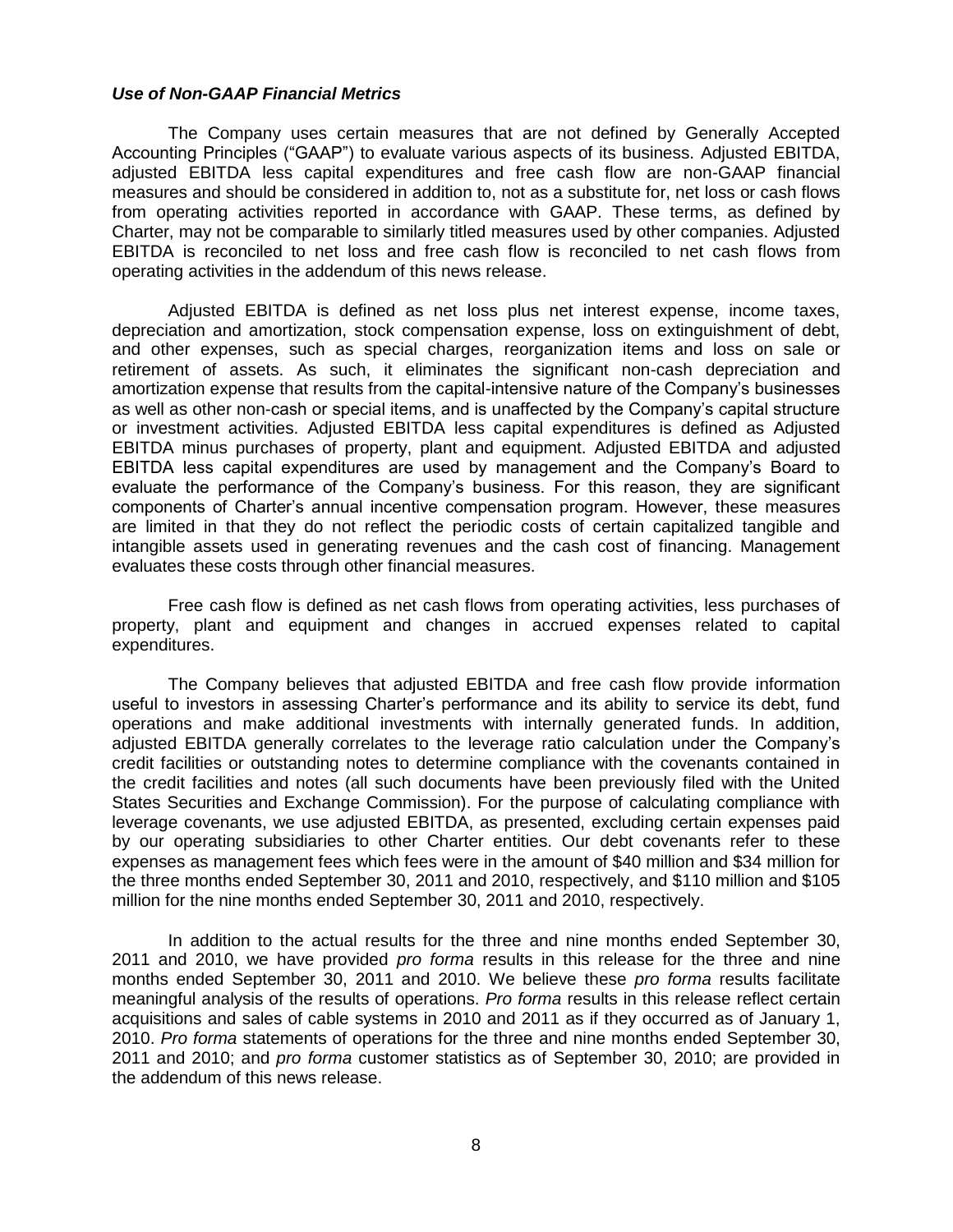## **About Charter**

Charter (NASDAQ: CHTR) is a leading broadband communications company and the fourthlargest cable operator in the United States. Charter provides a full range of advanced broadband services, including advanced Charter TV® video entertainment programming, Charter Internet® access, and Charter Phone®. Charter Business® similarly provides scalable, tailored, and cost-effective broadband communications solutions to business organizations, such as business-to-business Internet access, data networking, business telephone, video and music entertainment services, and wireless backhaul. Charter's advertising sales and production services are sold under the Charter Media® brand. More information about Charter can be found at [charter.com.](http://www.charter.com/)

# # #

## **Contact:**

Media: Manalysts: Analysts: Anita Lamont **Anita** Lamont **Robin Gutzler** 314-543-2215 314-543-2389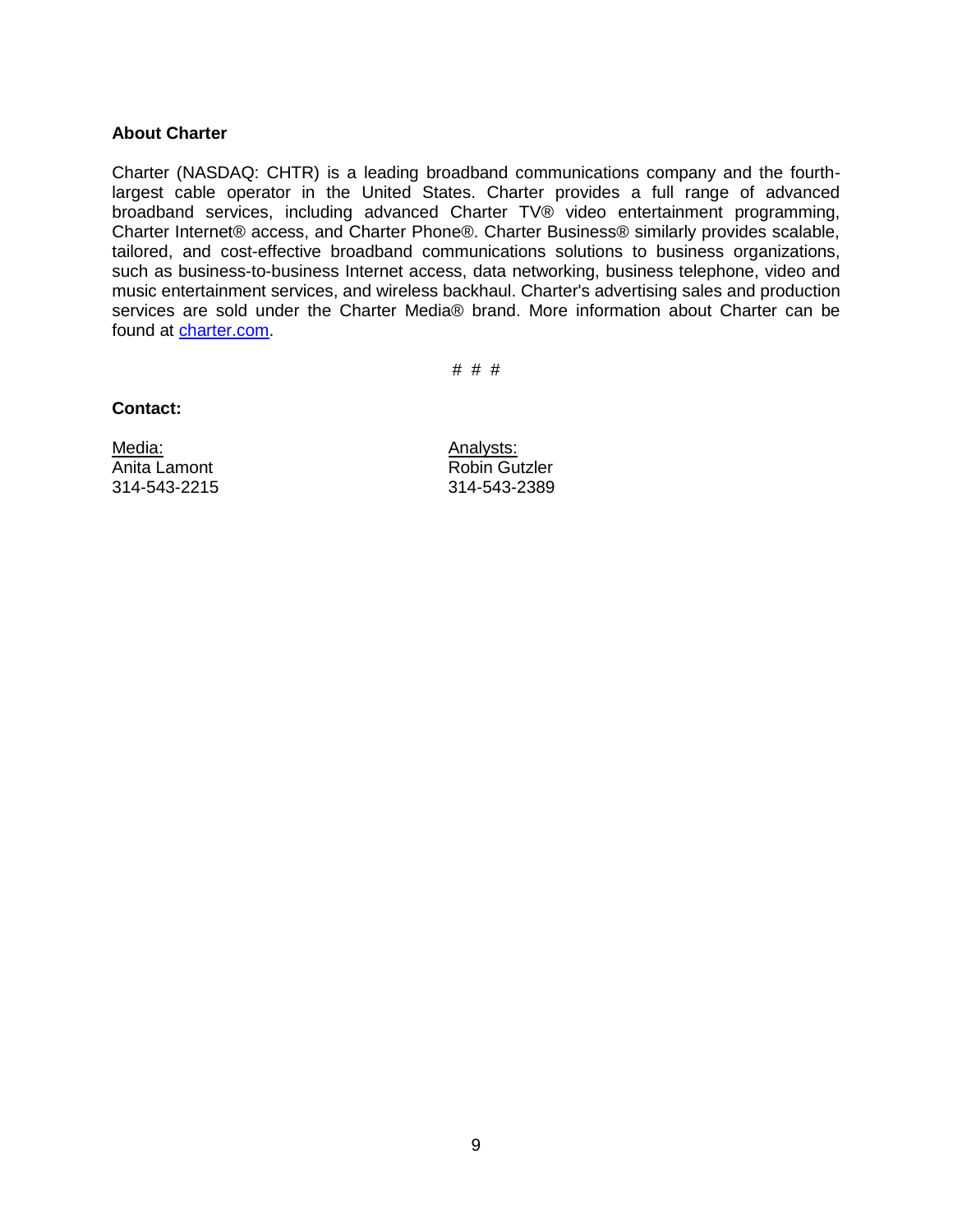## **CAUTIONARY STATEMENT REGARDING FORWARD-LOOKING STATEMENTS**

This release includes forward-looking statements within the meaning of Section 27A of the Securities Act of 1933, as amended (the "Securities Act"), and Section 21E of the Securities Exchange Act of 1934, as amended (the "Exchange Act"), regarding, among other things, our plans, strategies and prospects, both business and financial. Although we believe that our plans, intentions and expectations reflected in or suggested by these forward-looking statements are reasonable, we cannot assure you that we will achieve or realize these plans, intentions or expectations. Forward-looking statements are inherently subject to risks, uncertainties and assumptions including, without limitation, the factors described under "Risk Factors" from time to time in our filings with the Securities and Exchange Commission ("SEC"). Many of the forward-looking statements contained in this release may be identified by the use of forward-looking words such as "believe," "expect," "anticipate," "should," "planned," "will," "may," "intend," "estimated," "aim," "on track," "target," "opportunity," "tentative," "positioning" and "potential," among others. Important factors that could cause actual results to differ materially from the forward-looking statements we make in this release are set forth in other reports or documents that we file from time to time with the SEC, and include, but are not limited to:

- our ability to sustain and grow revenues and free cash flow by offering video, Internet, telephone, advertising and other services to residential and commercial customers, to adequately meet the customer experience demands in our markets and to maintain and grow our customer base, particularly in the face of increasingly aggressive competition, the need for innovation and the related capital expenditures and the difficult economic conditions in the United States;
- the impact of competition from other market participants, including but not limited to incumbent telephone companies, direct broadcast satellite operators, wireless broadband and telephone providers, and digital subscriber line ("DSL") providers and competition from video provided over the Internet;
- general business conditions, economic uncertainty or downturn, high unemployment levels and the level of activity in the housing sector;
- our ability to obtain programming at reasonable prices or to raise prices to offset, in whole or in part, the effects of higher programming costs (including retransmission consents);
- the effects of governmental regulation on our business;
- the availability and access, in general, of funds to meet our debt obligations, prior to or when they become due, and to fund our operations and necessary capital expenditures, either through (i) cash on hand, (ii) free cash flow, or (iii) access to the capital or credit markets; and
- our ability to comply with all covenants in our indentures and credit facilities, any violation of which, if not cured in a timely manner, could trigger a default of our other obligations under cross-default provisions.

All forward-looking statements attributable to us or any person acting on our behalf are expressly qualified in their entirety by this cautionary statement. We are under no duty or obligation to update any of the forward-looking statements after the date of this release.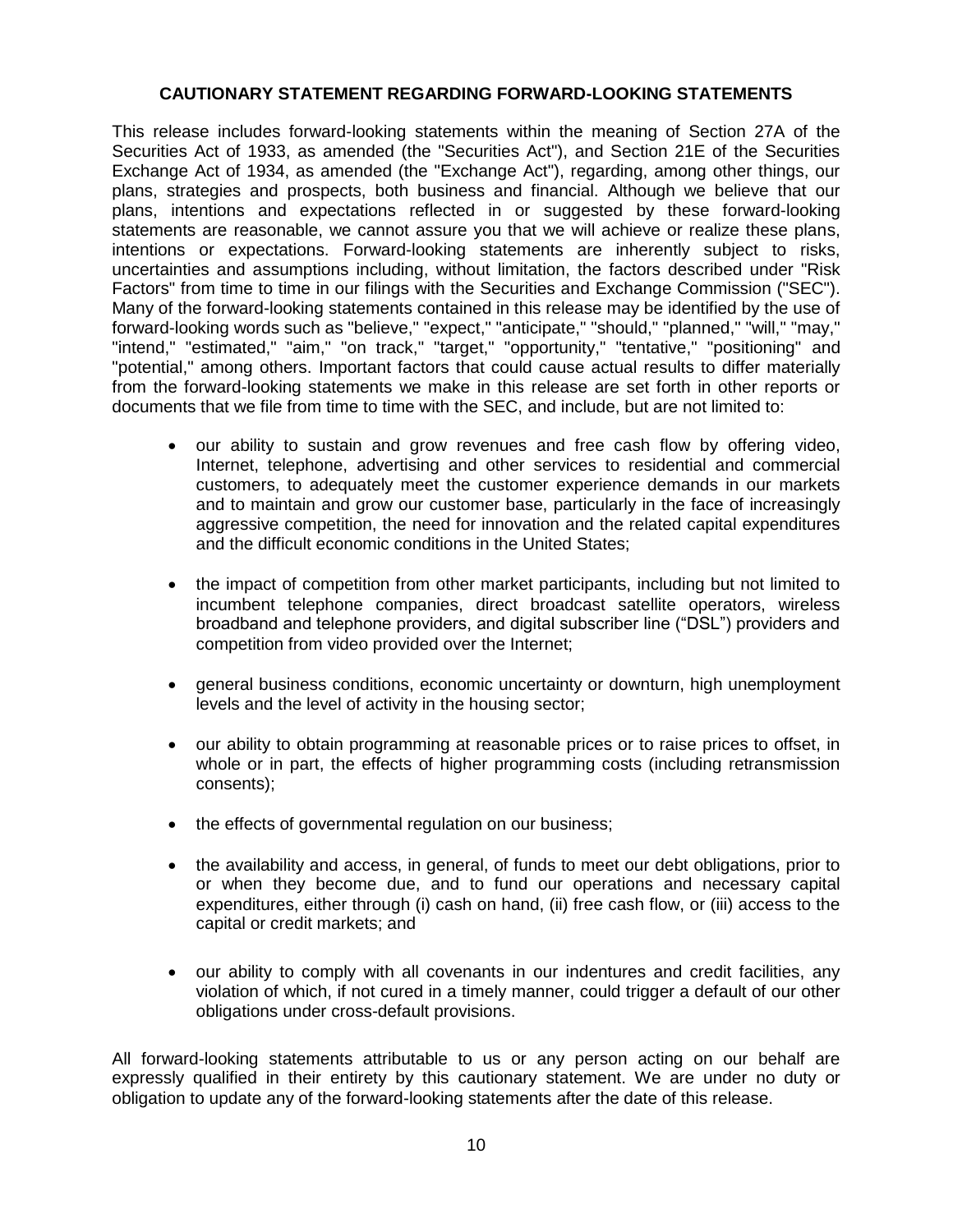#### **CHARTER COMMUNICATIONS, INC. AND SUBSIDIARIES UNAUDITED CONSOLIDATED STATEMENTS OF OPERATIONS AND OPERATING DATA (IN MILLIONS, EXCEPT SHARE DATA)**

|                                                                                                                 |             | Three Months Ended September 30, |          |                |     | Nine Months Ended September 30, |          |  |
|-----------------------------------------------------------------------------------------------------------------|-------------|----------------------------------|----------|----------------|-----|---------------------------------|----------|--|
|                                                                                                                 | 2011        | 2010                             |          | 2011           |     | 2010                            |          |  |
|                                                                                                                 | Actual      | Actual                           | % Change | Actual         |     | Actual                          | % Change |  |
| <b>REVENUES:</b>                                                                                                |             |                                  |          |                |     |                                 |          |  |
| Video                                                                                                           | \$<br>899   | \$<br>918                        | $-2.1%$  | \$<br>2.710    | \$  | 2,776                           | $-2.4%$  |  |
| Internet                                                                                                        | 433         | 404                              | 7.2%     | 1,264          |     | 1,201                           | 5.2%     |  |
| Telephone                                                                                                       | 216         | 208                              | 3.8%     | 641            |     | 612                             | 4.7%     |  |
| Commercial                                                                                                      | 148         | 126                              | 17.5%    | 426            |     | 365                             | 16.7%    |  |
| Advertising sales                                                                                               | 73          | 75                               | $-2.7%$  | 211            |     | 206                             | 2.4%     |  |
| Other                                                                                                           | 40          | 38                               | 5.3%     | 118            |     | 115                             | 2.6%     |  |
| Total revenues                                                                                                  | 1,809       | 1,769                            | 2.3%     | 5,370          |     | 5,275                           | 1.8%     |  |
| <b>COSTS AND EXPENSES:</b>                                                                                      |             |                                  |          |                |     |                                 |          |  |
| Operating (excluding depreciation and amortization) (a)<br>Selling, general and administrative (excluding stock | 792         | 788                              | 0.5%     | 2,344          |     | 2,317                           | 1.2%     |  |
| compensation expense) (b)                                                                                       | 364         | 349                              | 4.3%     | 1,037          |     | 1,043                           | $-0.6%$  |  |
| Operating costs and expenses                                                                                    | 1,156       | 1,137                            | 1.7%     | 3,381          |     | 3,360                           | 0.6%     |  |
| <b>Adjusted EBITDA</b>                                                                                          | 653         | 632                              | 3.3%     | 1,989          |     | 1,915                           | 3.9%     |  |
| Adjusted EBITDA margin                                                                                          | 36.1%       | 35.7%                            |          | 37.0%          |     | 36.3%                           |          |  |
| Depreciation and amortization                                                                                   | 405         | 385                              |          | 1,181          |     | 1,134                           |          |  |
| Stock compensation expense                                                                                      | 10          | $7\phantom{.0}$                  |          | 25             |     | 17                              |          |  |
| Other operating expenses, net                                                                                   | 1           |                                  |          | $\overline{7}$ |     | 19                              |          |  |
| Income from operations                                                                                          | 237         | 240                              |          | 776            |     | 745                             |          |  |
| <b>OTHER EXPENSES:</b>                                                                                          |             |                                  |          |                |     |                                 |          |  |
| Interest expense, net                                                                                           | (244)       | (222)                            |          | (718)          |     | (645)                           |          |  |
| Loss on extinguishment of debt                                                                                  | (4)         | (3)                              |          | (124)          |     | (38)                            |          |  |
| Other expense, net                                                                                              | (2)         | (1)                              |          | (4)            |     | (3)                             |          |  |
|                                                                                                                 | (250)       | (226)                            |          | (846)          |     | (686)                           |          |  |
| Income (loss) before income taxes                                                                               | (13)        | 14                               |          | (70)           |     | 59                              |          |  |
| Income tax expense                                                                                              | (72)        | (109)                            |          | (232)          |     | (211)                           |          |  |
| Net loss                                                                                                        | (85)        | (95)                             |          | (302)          | S   | (152)                           |          |  |
| Loss per common share, basic and diluted                                                                        | (0.79)      | (0.84)                           |          | (2.74)         | \$. | (1.34)                          |          |  |
| Weighted average common shares outstanding, basic and diluted                                                   | 108,420,169 | 113,110,889                      |          | 110,285,852    |     | 113,081,242                     |          |  |

(a) Operating expenses include programming, service, and advertising sales expenses.

(b) Selling, general and administrative expenses include general and administrative and marketing expenses.

Adjusted EBITDA is a non-GAAP term. See page 7 of this addendum for the reconciliation of adjusted EBITDA to net loss as defined by GAAP.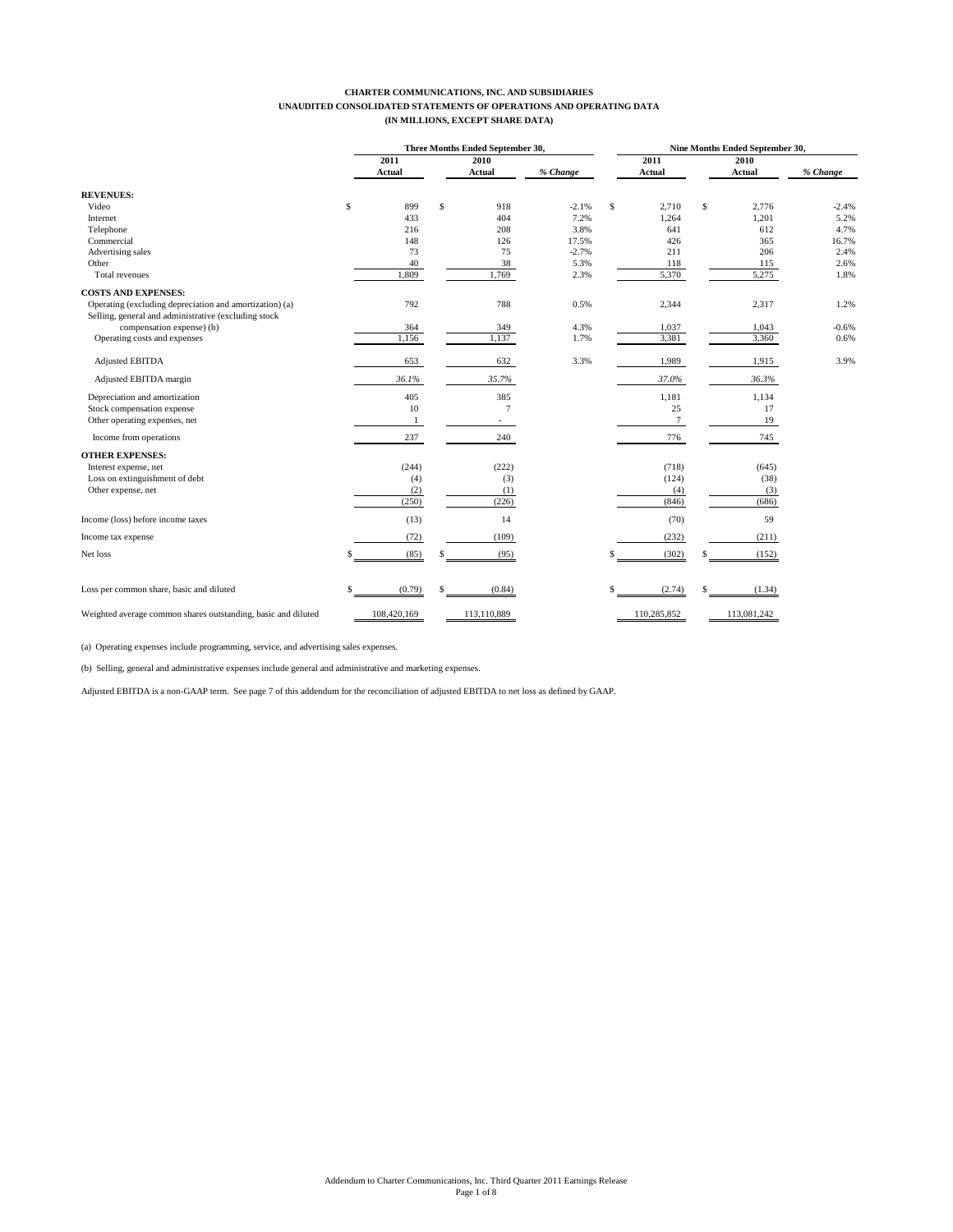#### **CHARTER COMMUNICATIONS, INC. AND SUBSIDIARIES UNAUDITED CONSOLIDATED STATEMENTS OF OPERATIONS AND OPERATING DATA (IN MILLIONS, EXCEPT SHARE DATA)**

|                                                                                                                 | Three Months Ended September 30, |      |                |          |    | Nine Months Ended September 30, |      |               |          |  |
|-----------------------------------------------------------------------------------------------------------------|----------------------------------|------|----------------|----------|----|---------------------------------|------|---------------|----------|--|
|                                                                                                                 | 2011                             | 2010 |                |          |    | 2011                            | 2010 |               |          |  |
|                                                                                                                 | Pro Forma (a)                    |      | Pro Forma (a)  | % Change |    | Pro Forma (a)                   |      | Pro Forma (a) | % Change |  |
| <b>REVENUES:</b>                                                                                                |                                  |      |                |          |    |                                 |      |               |          |  |
| Video                                                                                                           | \$<br>902                        | \$   | 913            | $-1.2%$  | \$ | 2,723                           | \$   | 2,757         | $-1.2%$  |  |
| Internet                                                                                                        | 434                              |      | 402            | 8.0%     |    | 1,269                           |      | 1,196         | 6.1%     |  |
| Telephone                                                                                                       | 216                              |      | 208            | 3.8%     |    | 642                             |      | 613           | 4.7%     |  |
| Commercial                                                                                                      | 148                              |      | 124            | 19.4%    |    | 427                             |      | 361           | 18.3%    |  |
| Advertising sales                                                                                               | 73                               |      | 75             | $-2.7%$  |    | 211                             |      | 205           | 2.9%     |  |
| Other                                                                                                           | 40                               |      | 38             | 5.3%     |    | 118                             |      | 114           | 3.5%     |  |
| Total revenues                                                                                                  | 1,813                            |      | 1,760          | 3.0%     |    | 5,390                           |      | 5,246         | 2.7%     |  |
| <b>COSTS AND EXPENSES:</b>                                                                                      |                                  |      |                |          |    |                                 |      |               |          |  |
| Operating (excluding depreciation and amortization) (b)<br>Selling, general and administrative (excluding stock | 795                              |      | 783            | 1.5%     |    | 2,355                           |      | 2,301         | 2.3%     |  |
| compensation expense) (c)                                                                                       | 364                              |      | 347            | 4.9%     |    | 1,041                           |      | 1,035         | 0.6%     |  |
| Operating costs and expenses                                                                                    | 1,159                            |      | 1,130          | 2.6%     |    | 3,396                           |      | 3,336         | 1.8%     |  |
| <b>Adjusted EBITDA</b>                                                                                          | 654                              |      | 630            | 3.8%     |    | 1,994                           |      | 1,910         | 4.4%     |  |
| Adjusted EBITDA margin                                                                                          | 36.1%                            |      | 35.8%          |          |    | 37.0%                           |      | 36.4%         |          |  |
| Depreciation and amortization                                                                                   | 406                              |      | 387            |          |    | 1,187                           |      | 1,140         |          |  |
| Stock compensation expense                                                                                      | 10                               |      | $\overline{7}$ |          |    | 25                              |      | 17            |          |  |
| Other operating expenses, net                                                                                   | $\mathbf{1}$                     |      | ٠              |          |    | $\tau$                          |      | 19            |          |  |
| Income from operations                                                                                          | 237                              |      | 236            |          |    | 775                             |      | 734           |          |  |
| <b>OTHER EXPENSES:</b>                                                                                          |                                  |      |                |          |    |                                 |      |               |          |  |
| Interest expense, net                                                                                           | (244)                            |      | (222)          |          |    | (718)                           |      | (645)         |          |  |
| Loss on extinguishment of debt                                                                                  | (4)                              |      | (3)            |          |    | (124)                           |      | (38)          |          |  |
| Other expense, net                                                                                              | (2)                              |      | (1)            |          |    | (4)                             |      | (3)           |          |  |
|                                                                                                                 | (250)                            |      | (226)          |          |    | (846)                           |      | (686)         |          |  |
| Income (loss) before income taxes                                                                               | (13)                             |      | 10             |          |    | (71)                            |      | 48            |          |  |
| Income tax expense                                                                                              | (72)                             |      | (109)          |          |    | (232)                           |      | (208)         |          |  |
| Net loss                                                                                                        | (85)                             |      | (99)           |          |    | (303)                           | S    | (160)         |          |  |
| Loss per common share, basic and diluted                                                                        | (0.79)                           |      | (0.87)         |          |    | (2.74)                          |      | (1.41)        |          |  |
| Weighted average common shares outstanding, basic and diluted                                                   | 108,420,169                      |      | 113,110,889    |          |    | 110,285,852                     |      | 113,081,242   |          |  |

(a) Pro forma results reflect certain sales and acquisitions of cable systems in 2010 and 2011 as if they occurred as of January 1, 2010.

(b) Operating expenses include programming, service, and advertising sales expenses.

(c) Selling, general and administrative expenses include general and administrative and marketing expenses.

September 30, 2011. Pro forma revenues and operating costs and expenses increased by \$4 million and \$3 million, respectively, for the three months ended September 30, 2011. Pro forma revenues, operating costs and expenses and net loss increased by \$20 million, \$15 million and \$1 million, respectively, for the nine months ended September 30, 2011.

September 30, 2010. Pro forma revenues and operating costs and expenses were reduced by \$9 million and \$7 million, respectively, and net loss increased by \$4 million for the three months ended September 30, 2010. Pro forma revenues and operating costs and expenses were reduced by \$29 million and \$24 million, respectively, and net loss increased by \$8 million for the nine months ended September 30, 2010.

Adjusted EBITDA is a non-GAAP term. See page 7 of this addendum for the reconciliation of adjusted EBITDA to net loss as defined by GAAP.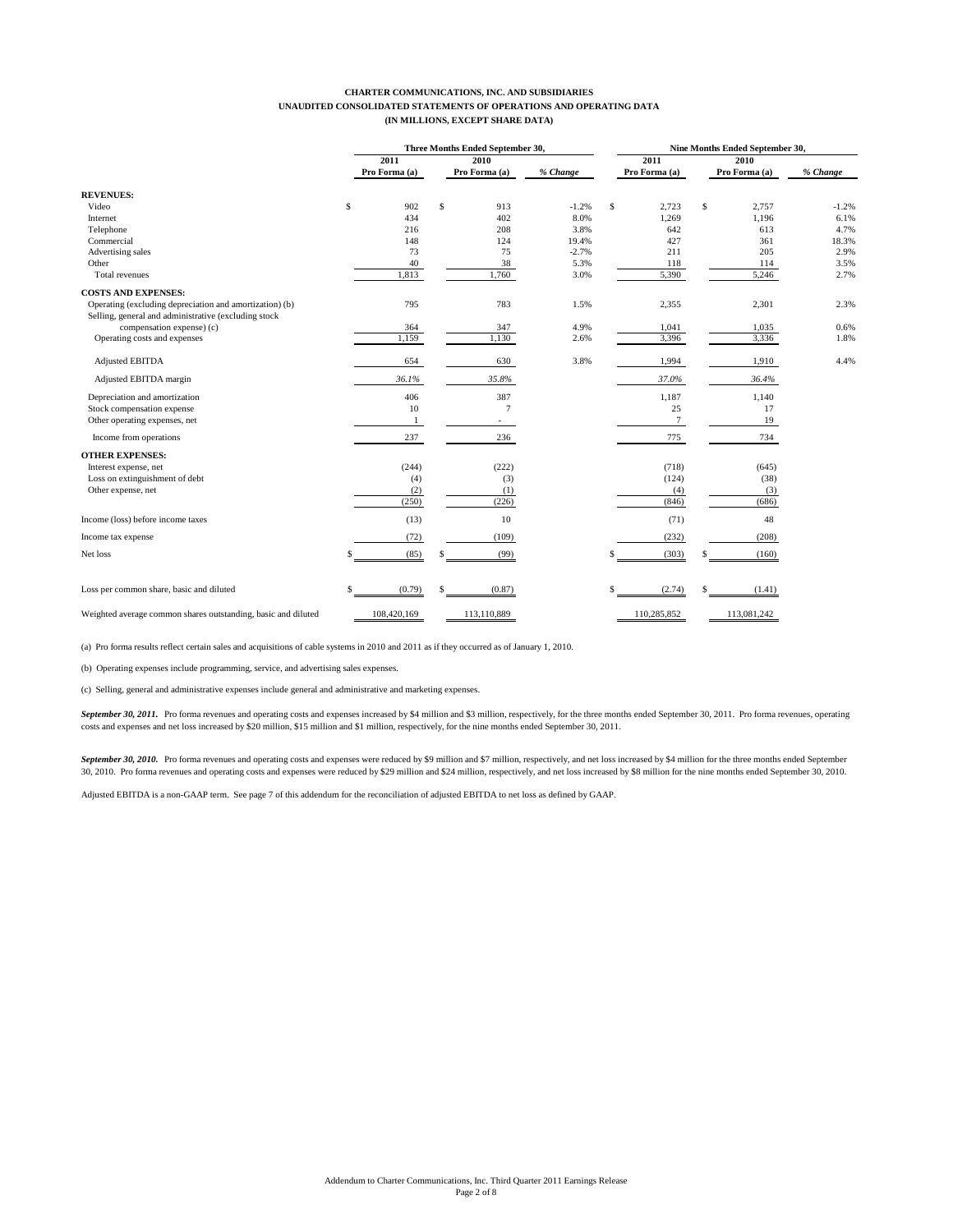# **CHARTER COMMUNICATIONS, INC. AND SUBSIDIARIES UNAUDITED CONSOLIDATED BALANCE SHEETS (DOLLARS IN MILLIONS)**

|                                                             | September 30,<br>2011 | December 31,<br>2010 |
|-------------------------------------------------------------|-----------------------|----------------------|
| <b>ASSETS</b>                                               |                       |                      |
| <b>CURRENT ASSETS:</b>                                      |                       |                      |
| Cash and cash equivalents                                   | \$<br>5               | \$<br>4              |
| Restricted cash and cash equivalents                        | 27                    | 28                   |
| Accounts receivable, net of allowance for doubtful accounts | 253                   | 247                  |
| Prepaid expenses and other current assets                   | 50                    | 47                   |
| Total current assets                                        | 335                   | 326                  |
| <b>INVESTMENT IN CABLE PROPERTIES:</b>                      |                       |                      |
| Property, plant and equipment, net                          | 6,903                 | 6,819                |
| Franchises                                                  | 5,287                 | 5,257                |
| Customer relationships, net                                 | 1,779                 | 2,000                |
| Goodwill                                                    | 954                   | 951                  |
| Total investment in cable properties                        | 14,923                | 15,027               |
| OTHER NONCURRENT ASSETS                                     | 380                   | 354                  |
| <b>Total</b> assets                                         | \$<br>15,638          | \$<br>15,707         |
| <b>LIABILITIES AND SHAREHOLDERS' EQUITY</b>                 |                       |                      |
| <b>CURRENT LIABILITIES:</b>                                 |                       |                      |
| Accounts payable and accrued expenses                       | \$<br>1,081           | \$<br>1,049          |
| Total current liabilities                                   | 1,081                 | 1,049                |
| <b>LONG-TERM DEBT</b>                                       | 12,581                | 12,306               |
| OTHER LONG-TERM LIABILITIES                                 | 1,112                 | 874                  |
| SHAREHOLDERS' EQUITY                                        | 864                   | 1,478                |
| Total liabilities and shareholders' equity                  | \$<br>15,638          | \$<br>15,707         |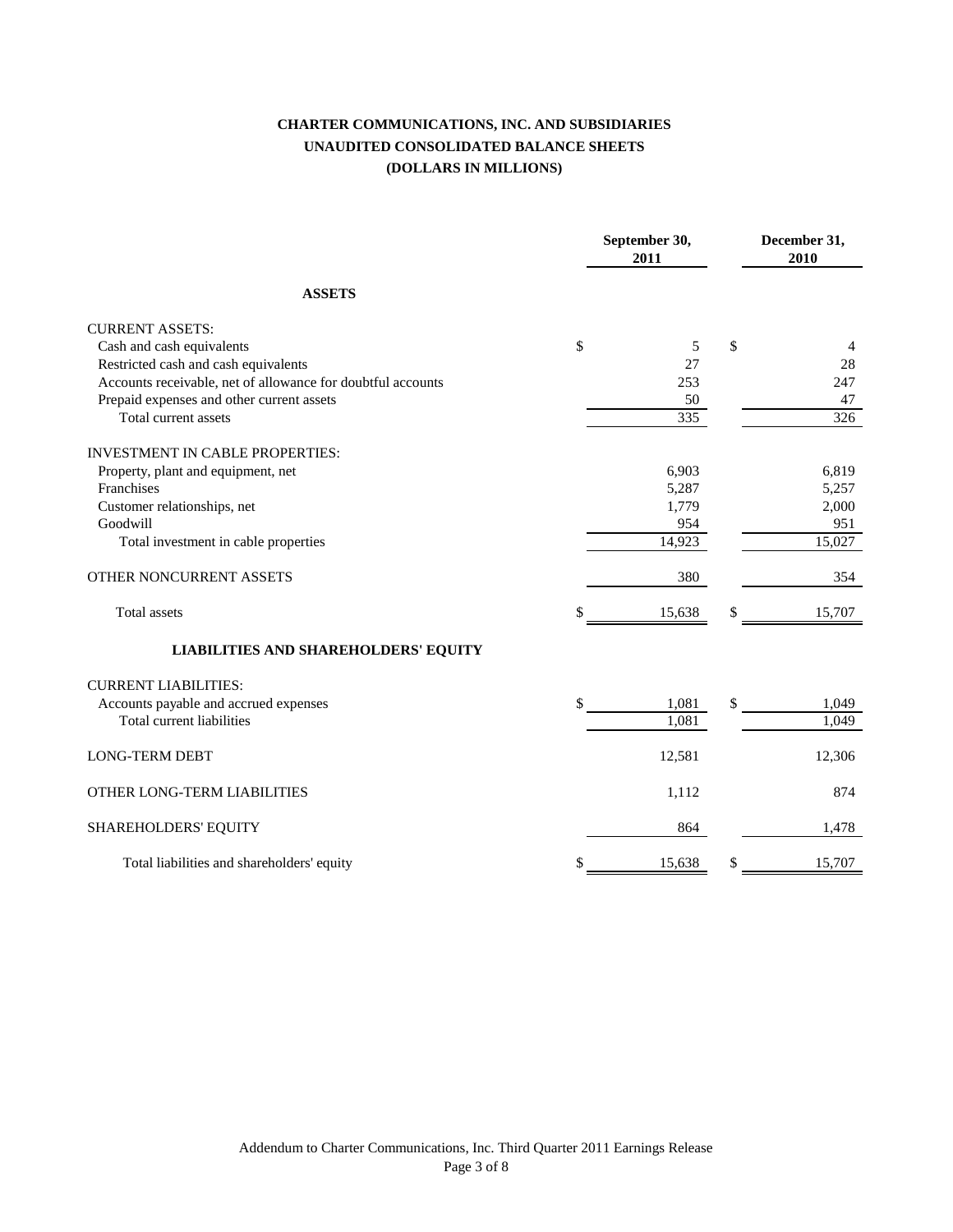### **CHARTER COMMUNICATIONS, INC. AND SUBSIDIARIES UNAUDITED CONSOLIDATED STATEMENTS OF CASH FLOWS (DOLLARS IN MILLIONS)**

|                                                                                | Three Months Ended September 30, |   |              |     | Nine Months Ended September 30, |    |         |
|--------------------------------------------------------------------------------|----------------------------------|---|--------------|-----|---------------------------------|----|---------|
|                                                                                | 2011                             |   | 2010         |     | 2011                            |    | 2010    |
| CASH FLOWS FROM OPERATING ACTIVITIES:                                          |                                  |   |              |     |                                 |    |         |
| Net loss                                                                       | (85)                             | S | (95)         | -\$ | (302)                           | \$ | (152)   |
| Adjustments to reconcile net loss to net cash flows from operating activities: |                                  |   |              |     |                                 |    |         |
| Depreciation and amortization                                                  | 405                              |   | 385          |     | 1.181                           |    | 1,134   |
| Noncash interest expense                                                       |                                  |   | 18           |     | 27                              |    | 54      |
| Loss on extinguishment of debt                                                 | $\Delta$                         |   | 3            |     | 124                             |    | 35      |
| Deferred income taxes                                                          | 70                               |   | 106          |     | 225                             |    | 204     |
| Other, net                                                                     | 10                               |   | $\mathbf{Q}$ |     | 26                              |    | 20      |
| Changes in operating assets and liabilities, net of effects from               |                                  |   |              |     |                                 |    |         |
| dispositions and acquisitions:                                                 |                                  |   |              |     |                                 |    |         |
| Accounts receivable                                                            | (10)                             |   | 8            |     | (5)                             |    | 7       |
| Prepaid expenses and other assets                                              | $\sqrt{2}$                       |   | 3            |     | (4)                             |    | 15      |
| Accounts payable, accrued expenses and other                                   | $\overline{c}$                   |   | 4            |     | 40                              |    | 105     |
| Net cash flows from operating activities                                       | 405                              |   | 441          |     | 1,312                           |    | 1,422   |
| CASH FLOWS FROM INVESTING ACTIVITIES:                                          |                                  |   |              |     |                                 |    |         |
| Purchases of property, plant and equipment                                     | (304)                            |   | (299)        |     | (984)                           |    | (948)   |
| Change in accrued expenses related to capital expenditures                     | (11)                             |   | (7)          |     | (11)                            |    | (7)     |
| Purchase of cable systems                                                      | (89)                             |   |              |     | (89)                            |    |         |
| Other, net                                                                     | (6)                              |   | (3)          |     | (20)                            |    | (7)     |
| Net cash flows from investing activities                                       | (410)                            |   | (309)        |     | (1,104)                         |    | (962)   |
| CASH FLOWS FROM FINANCING ACTIVITIES:                                          |                                  |   |              |     |                                 |    |         |
| Borrowings of long-term debt                                                   | 240                              |   | 1,132        |     | 3,801                           |    | 2,757   |
| Repayments of long-term debt                                                   | (279)                            |   | (630)        |     | (3,645)                         |    | (3,070) |
| Repayment of preferred stock                                                   |                                  |   |              |     |                                 |    | (138)   |
| Payments for debt issuance costs                                               |                                  |   | (17)         |     | (43)                            |    | (76)    |
| Purchase of treasury stock                                                     | (116)                            |   |              |     | (323)                           |    |         |
| Other, net                                                                     | (2)                              |   | (2)          |     | 2                               |    | (5)     |
| Net cash flows from financing activities                                       | (157)                            |   | 483          |     | (208)                           |    | (532)   |
| NET INCREASE (DECREASE) IN CASH AND CASH EQUIVALENTS                           | (162)                            |   | 615          |     |                                 |    | (72)    |
| CASH AND CASH EQUIVALENTS, beginning of period *                               | 194                              |   | 67           |     | 32                              |    | 754     |
| CASH AND CASH EQUIVALENTS, end of period *                                     | 32                               |   | 682          |     | 32                              |    | 682     |
| <b>CASH PAID FOR INTEREST</b>                                                  | 247                              |   | 224          |     | 649                             |    | 561     |

\* Cash and cash equivalents includes restricted cash and cash equivalents.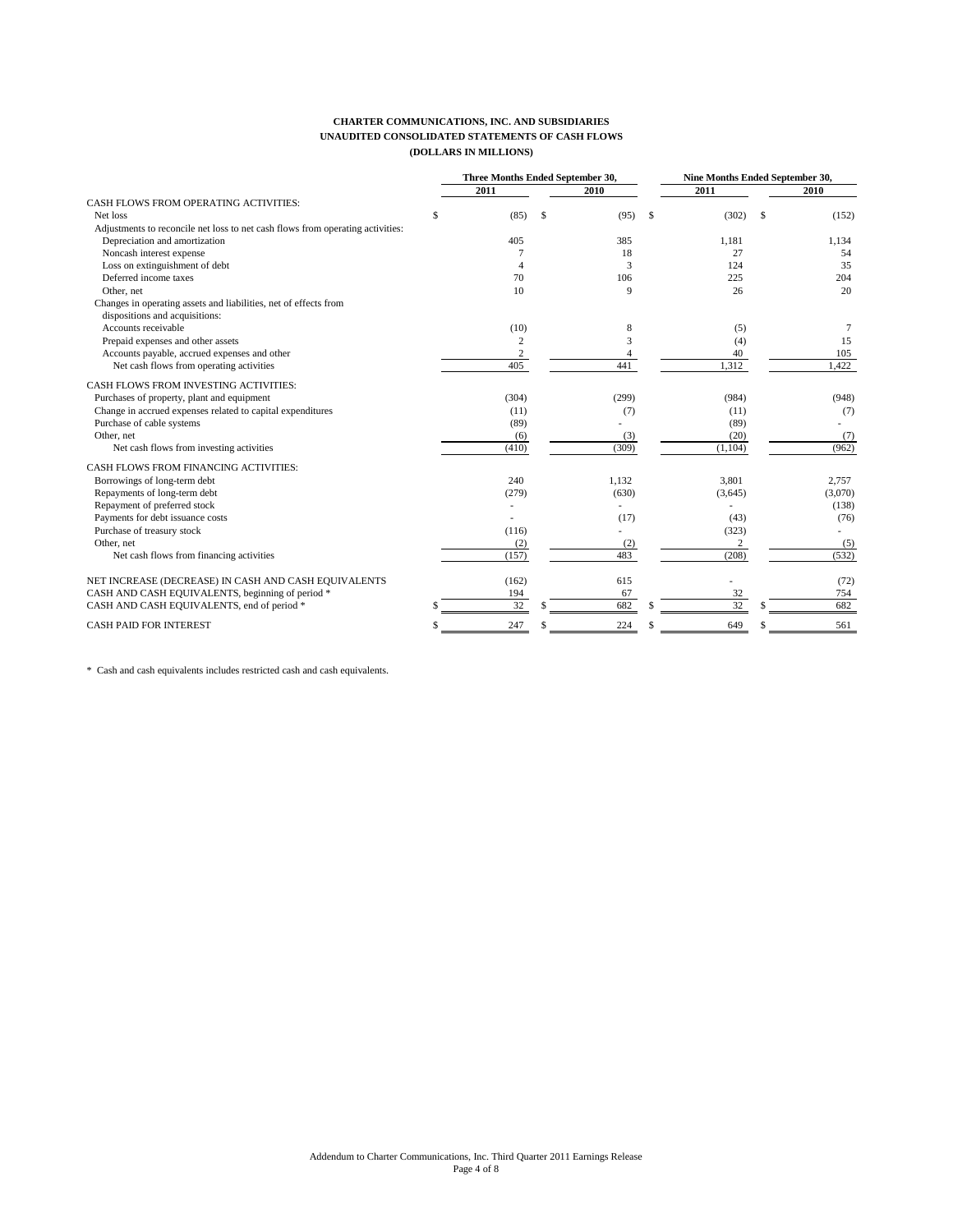| <b>CHARTER COMMUNICATIONS, INC. AND SUBSIDIARIES</b> |
|------------------------------------------------------|
| UNAUDITED SUMMARY OF OPERATING STATISTICS            |

|                                                                         |              |                                                |          | Approximate as of        |          |                                           |          |                               |  |
|-------------------------------------------------------------------------|--------------|------------------------------------------------|----------|--------------------------|----------|-------------------------------------------|----------|-------------------------------|--|
|                                                                         |              | <b>Actual</b><br>September 30,<br>$2011^{(a)}$ |          | June 30,<br>$2011^{(a)}$ |          | Pro Forma<br>December 31,<br>$2010^{(a)}$ |          | September 30,<br>$2010^{(a)}$ |  |
| Footprint                                                               |              |                                                |          |                          |          |                                           |          |                               |  |
| Estimated Homes Passed Video <sup>(b)</sup><br>% Switched Digital Video |              | 11,927,600<br>80%                              |          | 11,905,500<br>68%        |          | 11,842,900<br>63%                         |          | 11,815,900<br>44%             |  |
| Estimated Homes Passed Internet (b)<br>% DOCSIS 3.0                     |              | 11,601,900<br>85%                              |          | 11,570,700<br>85%        |          | 11,478,600<br>57%                         |          | 11,454,800<br>36%             |  |
| Estimated Homes Passed Phone <sup>(b)</sup>                             |              | 10,848,500                                     |          | 10,800,000               |          | 10,646,700                                |          | 10,587,800                    |  |
| <b>Customers</b>                                                        |              |                                                |          |                          |          |                                           |          |                               |  |
| Residential Customer Relationships <sup>(c)</sup>                       |              | 4,866,200                                      |          | 4,876,100                |          | 4,893,400                                 |          | 4,926,200                     |  |
| Commercial Customer Relationships <sup>(c)</sup>                        |              | 356,500                                        |          | 355,200                  |          | 350,100                                   |          | 351,100                       |  |
| Total Customer Relationships <sup>(c)(e)</sup>                          |              | 5,222,700                                      |          | 5,231,300                |          | 5,243,500                                 |          | 5,277,300                     |  |
| Residential Non-Video Customers <sup>(d)</sup>                          |              | 730,400                                        |          | 675,500                  |          | 587,600                                   |          | 558,200                       |  |
| % Non-Video <sup>(d)</sup>                                              |              | 15.0%                                          |          | 13.9%                    |          | 12.0%                                     |          | 11.3%                         |  |
| <b>Services and Revenue Generating Units (f)</b>                        |              |                                                |          |                          |          |                                           |          |                               |  |
| Video <sup>(d)</sup>                                                    |              | 4,135,800                                      |          | 4,200,600                |          | 4,305,800                                 |          | 4,368,000                     |  |
| Internet <sup>(g)</sup>                                                 |              | 3,424,100                                      |          | 3,370,900                |          | 3,263,200                                 |          | 3,230,500                     |  |
| Phone <sup>(h)</sup>                                                    |              | 1,763,800                                      |          | 1,752,900                |          | 1,721,800                                 |          | 1,690,400                     |  |
| Residential PSUs <sup>(i)</sup>                                         |              | 9,323,700                                      |          | 9,324,400                |          | 9,290,800                                 |          | 9,288,900                     |  |
| Residential PSU / Customer Relationships <sup>(c)(i)</sup>              |              | 1.92                                           |          | 1.91                     |          | 1.90                                      |          | 1.89                          |  |
| Video $^{(d)(e)}$                                                       |              | 235,100                                        |          | 239,400                  |          | 241,900                                   |          | 246,700                       |  |
| Internet <sup>(g)(j)</sup>                                              |              | 156,000                                        |          | 149,100                  |          | 138,500                                   |          | 133,200                       |  |
| Phone <sup>(h)</sup>                                                    |              | 73,800                                         |          | 68,500                   |          | 59,900                                    |          | 54,800                        |  |
| Commercial PSUs <sup>(i)</sup>                                          |              | 464,900                                        |          | 457,000                  |          | 440,300                                   |          | 434,700                       |  |
| Digital Video RGUs <sup>(k)</sup>                                       |              | 3,400,900                                      |          | 3,396,100                |          | 3,371,300                                 |          | 3,351,300                     |  |
| <b>Total RGUs</b>                                                       |              | 13,189,500                                     |          | 13,177,500               |          | 13,102,400                                |          | 13,074,900                    |  |
| Net Additions/(Losses) <sup>(l)</sup>                                   |              |                                                |          |                          |          |                                           |          |                               |  |
| Video <sup>(d)</sup>                                                    |              | (64, 800)                                      |          | (80, 400)                |          | (62,200)                                  |          | (66,100)                      |  |
| Internet <sup>(g)</sup>                                                 |              | 53,200                                         |          | 18,500                   |          | 32,700                                    |          | 51,600                        |  |
| Phone <sup>(h)</sup><br>Residential PSUs <sup>(i)</sup>                 |              | 10,900<br>(700)                                |          | 6,500                    |          | 31,400<br>1,900                           |          | 30,600<br>16,100              |  |
|                                                                         |              |                                                |          | (55, 400)                |          |                                           |          |                               |  |
| Video $^{(d)(e)}$                                                       |              | (4,300)                                        |          | (3,800)                  |          | (4,800)                                   |          | 3,000                         |  |
| Internet <sup>(g)</sup><br>Phone <sup>(h)</sup>                         |              | 6,900<br>5,300                                 |          | 6,300<br>4,100           |          | 5,300<br>5,100                            |          | 4,900<br>4,900                |  |
| Commercial PSUs <sup>(i)</sup>                                          |              | 7,900                                          |          | 6,600                    |          | 5,600                                     |          | 12,800                        |  |
| Digital Video RGUs <sup>(k)</sup>                                       |              |                                                |          |                          |          |                                           |          |                               |  |
|                                                                         |              | 4,800                                          |          | (4,600)                  |          | 20,000                                    |          | 42,500                        |  |
| <b>Total RGUs</b>                                                       |              | 12,000                                         |          | (53, 400)                |          | 27,500                                    |          | 71,400                        |  |
| <b>Residential ARPU</b>                                                 |              |                                                |          |                          |          |                                           |          |                               |  |
| Video <sup>(m)</sup>                                                    | \$           | 72.21                                          | \$       | 71.33                    | \$       | 70.34                                     | \$       | 69.21                         |  |
| Internet <sup>(m)</sup>                                                 | \$           | 42.67                                          | \$       | 41.73                    | \$       | 41.70                                     | \$       | 41.93                         |  |
| $P$ hone $\rm ^{(m)}$<br>ARPU per Customer Relationship (n)             | \$<br>\$     | 40.96<br>106.38                                | \$<br>\$ | 40.45<br>104.94          | \$<br>\$ | 41.26<br>104.09                           | \$<br>\$ | 41.43<br>102.77               |  |
|                                                                         |              |                                                |          |                          |          |                                           |          |                               |  |
| Total ARPU per Video Customer <sup>(0)</sup>                            | $\mathsf{s}$ | 137.41                                         | \$       | 133.63                   | \$       | 130.08                                    | \$       | 126.48                        |  |
| <b>Residential Penetration Statistics</b>                               |              |                                                |          |                          |          |                                           |          |                               |  |
| Video Penetration of Homes Passed Video (p)                             |              | 34.7%                                          |          | 35.3%                    |          | 36.4%                                     |          | 37.0%                         |  |
| Internet Penetration of Homes Passed Internet (p)                       |              | 29.5%                                          |          | 29.1%                    |          | 28.4%                                     |          | 28.2%                         |  |
| Phone Penetration of Homes Passed Phone (p)                             |              | 16.3%                                          |          | 16.2%                    |          | 16.2%                                     |          | 16.0%                         |  |
| Bundled Penetration <sup>(q)</sup>                                      |              | 61.9%                                          |          | 61.6%                    |          | 60.9%                                     |          | 60.3%                         |  |
| Triple Play Penetration <sup>(r)</sup>                                  |              | 28.8%                                          |          | 28.8%                    |          | 28.2%                                     |          | 27.5%                         |  |
| Digital Penetration <sup>(s)</sup>                                      |              | 77.8%                                          |          | 76.5%                    |          | 74.1%                                     |          | 72.6%                         |  |
| Advanced Digital Penetration (of Digital) <sup>(0)</sup>                |              | 55.0%                                          |          | 54.4%                    |          | 52.2%                                     |          | 50.3%                         |  |
| Set-Top-Box per Digital RGU (u)                                         |              | 1.52                                           |          | 1.51                     |          | 1.50                                      |          | 1.49                          |  |

Pro forma operating statistics reflect the sales and acquisitions of cable systems in 2010 and 2011 as if such transactions had occurred as of the last day of the respective period for all<br>periods presented. The pro forma

At June 30, 2011, actual residential video customers, Internet customers, and phone customers were 4,173,400, 3,352,500, and 1,747,600, respectively; actual commercial video<br>customers, Internet customers, and phone custome

At December 31, 2010, actual residential video customers, Internet customers, and phone customers were 4,278,400, 3,246,100, and 1,717,000, respectively; actual commercial video customers, Internet customers, and phone cus

At September 30, 2010, actual residential video customers, Internet customers, and phone customers were 4,399,900, 3,238,700, and 1,688,000, respectively; actual commercial video<br>customers, Internet customers, and phone cu

See footnotes to unaudited summary of operating statistics on page 6 of this addendum.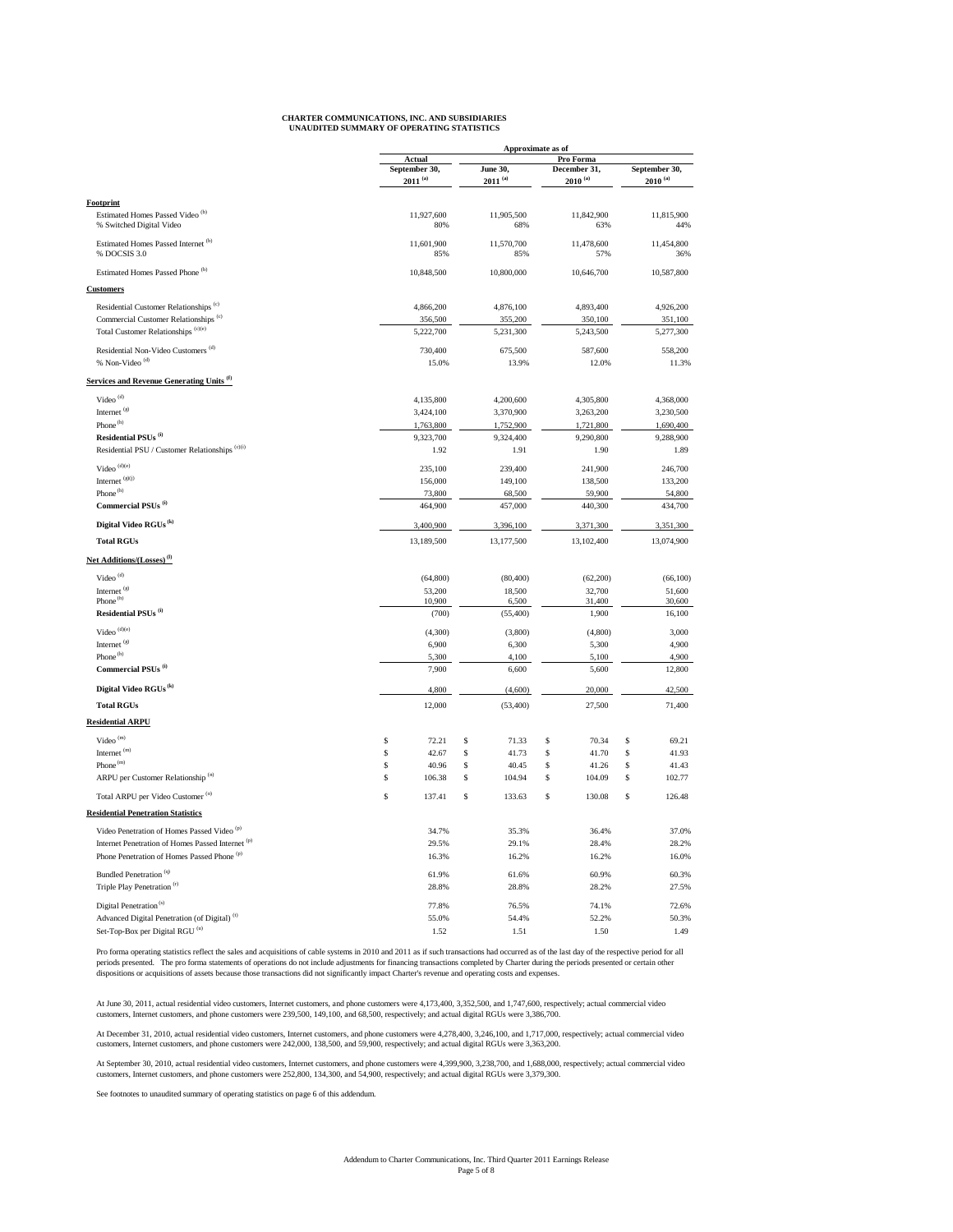- (a) We calculate the aging of customer accounts based on the monthly billing cycle for each account. On that basis, at September 30, 2011, June 30, 2011, December 31, 2010, and September 30, 2010, customers include approximately 15,500, 16,100, 15,700, and 14,400 customers, respectively, whose accounts were over 60 days past due in payment, approximately 1,900, 2,200, 1,800, and 1,900 customers, respectively, whose accounts were over 90 days past due in payment and approximately 1,000, 1,000, 1,000, and 1,100 customers, respectively, whose accounts were over 120 days past due in payment.
- (b) "Homes Passed" represent our estimate of the number of living units, such as single family homes, apartment units and condominium units passed by our cable distribution network in the areas where we offer the service indicated. "Homes passed" exclude commercial units passed by our cable distribution network. These estimates are updated for all periods presented when estimates change.
- (c) "Customer Relationships" include the number of customers that receive one or more levels of service, encompassing video, Internet and phone services, without regard to which service(s) such customers receive. This statistic is computed in accordance with the guidelines of the National Cable & Telecommunications Association (NCTA). Commercial customer relationships includes video customers in commercial and multi-dwelling structures, which are calculated on an EBU basis (see footnote (e)) and nonvideo commercial customer relationships.
- (d) "Video Customers" represent those customers who subscribe to our video services.
- (e) Included within commercial video customers are those in commercial and multi-dwelling structures, which are calculated on an equivalent bulk unit ("EBU") basis. We calculate EBUs by dividing the bulk price charged to accounts in an area by the published rate charged to non-bulk residential customers in that market for the comparable tier of service. This EBU method of estimating video customers is consistent with the methodology used in determining costs paid to programmers and is consistent with the methodology used by other multiple system operators (MSOs). As we increase our published video rates to residential customers without a corresponding increase in the prices charged to commercial service or multi-dwelling customers, our EBU count will decline even if there is no real loss in commercial service or multi-dwelling customers.
- (f) "Revenue Generating Units" or "RGUs" represent the total of all basic video, digital video, Internet and phone customers, not counting additional outlets within one household. For example, a customer who receives two types of service (such as basic video and digital video) would be treated as two RGUs, and if that customer added Internet service, the customer would be treated as three RGUs. This statistic is computed in accordance with the guidelines of the NCTA.
- (g) "Internet Customers" represent those customers who subscribe to our Internet service.
- (h) "Phone Customers" represent those customers who subscribe to our phone service.
- (i) "Primary Service Units" or "PSUs" represent the total of video, Internet and phone customers.
- (j) Prior year commercial Internet customers were adjusted to reflect current year presentation.
- (k) "Digital Video RGUs" include all video customers that rent one or more digital set-top boxes or cable cards.
- (l) "Net Additions/(Losses)" represent the pro forma net gain or loss in the respective quarter for the service indicated.
- (m) "Average Monthly Revenue per Customer" or "ARPU" represents quarterly pro forma revenue for the service indicated divided by three divided by the number of pro forma customers for the service indicated during the respective quarter.
- (n) "ARPU per Customer Relationship" is calculated as total video, Internet and phone quarterly pro forma revenue divided by three divided by average residential customer relationships during the respective quarter.
- (o) "Total ARPU per Video Customer" is calculated as total quarterly pro forma revenue divided by three divided by average pro forma video customers during the respective quarter.
- (p) "Penetration" represents residential customers as a percentage of homes passed for the service indicated.
- (q) "Bundled Penetration" represents the percentage of residential customers receiving a combination of at least two different types of service, including Charter's video service, Internet service or phone. "Bundled Penetration" does not include residential customers who only subscribe to video service.
- (r) "Triple Play Penetration" represents residential customers receiving all three Charter service offerings, including video, Internet and phone, as a % of residential customer relationships.
- (s) "Digital Penetration" represents the number of digital RGUs as a percentage of video customers, including EBUs.
- (t) "Advanced Digital Penetration" represents customers who subscribe to our high-definition and/or digital video recorder services as a % of digital RGUs.
- (u) "Set-Top-Box per Digital RGU" is calculated as the number of set-top boxes deployed divided by digital RGUs at the end of the respective period.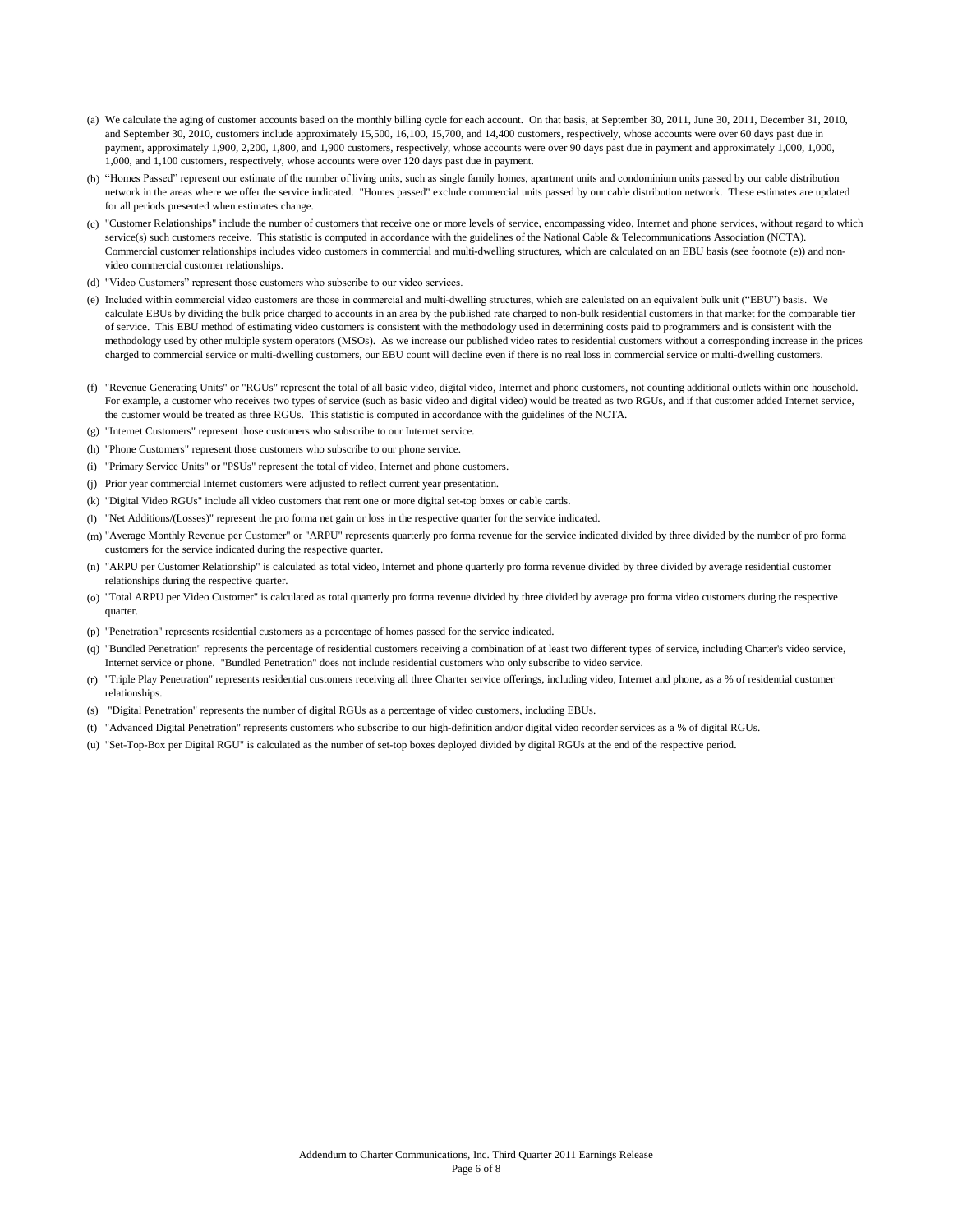### **CHARTER COMMUNICATIONS, INC. AND SUBSIDIARIES UNAUDITED RECONCILIATION OF NON-GAAP MEASURES TO GAAP MEASURES (DOLLARS IN MILLIONS)**

|          |                                                            | Three Months Ended September 30, |                       |     | Nine Months Ended September 30, |              |                       |    |                |
|----------|------------------------------------------------------------|----------------------------------|-----------------------|-----|---------------------------------|--------------|-----------------------|----|----------------|
|          |                                                            |                                  | 2011<br><b>Actual</b> |     | 2010<br>Actual                  |              | 2011<br><b>Actual</b> |    | 2010<br>Actual |
| Net loss |                                                            | \$                               | (85)                  | S   | (95)                            | \$           | (302)                 | \$ | (152)          |
| Plus:    | Interest expense, net                                      |                                  | 244                   |     | 222                             |              | 718                   |    | 645            |
|          | Income tax expense                                         |                                  | 72                    |     | 109                             |              | 232                   |    | 211            |
|          | Depreciation and amortization                              |                                  | 405                   |     | 385                             |              | 1,181                 |    | 1,134          |
|          | Stock compensation expense                                 |                                  | 10                    |     |                                 |              | 25                    |    | 17             |
|          | Loss on extinguishment of debt                             |                                  | 4                     |     |                                 |              | 124                   |    | 38             |
|          | Other, net                                                 |                                  | 3                     |     |                                 |              | 11                    |    | 22             |
|          | Adjusted EBITDA (b)                                        |                                  | 653                   |     | 632                             |              | 1,989                 |    | 1,915          |
|          | Less: Purchases of property, plant and equipment           |                                  | (304)                 |     | (299)                           |              | (984)                 |    | (948)          |
|          | Adjusted EBITDA less capital expenditures                  |                                  | 349                   | S   | 333                             | S            | 1,005                 | S  | 967            |
|          |                                                            |                                  |                       |     |                                 |              |                       |    |                |
|          | Net cash flows from operating activities                   | \$                               | 405                   | \$. | 441                             | $\mathbb{S}$ | 1,312                 | \$ | 1,422          |
| Less:    | Purchases of property, plant and equipment                 |                                  | (304)                 |     | (299)                           |              | (984)                 |    | (948)          |
|          | Change in accrued expenses related to capital expenditures |                                  | (11)                  |     | (7)                             |              | (11)                  |    | (7)            |
|          | Free cash flow                                             | \$                               | 90                    | \$  | 135                             | S            | 317                   | \$ | 467            |

|                                                            | Three Months Ended September 30, |               |     |               | Nine Months Ended September 30, |       |               |       |  |
|------------------------------------------------------------|----------------------------------|---------------|-----|---------------|---------------------------------|-------|---------------|-------|--|
|                                                            |                                  | 2011          |     | 2010          |                                 | 2011  |               | 2010  |  |
|                                                            |                                  | Pro Forma (a) |     | Pro Forma (a) | Pro Forma (a)                   |       | Pro Forma (a) |       |  |
| Net loss                                                   | \$                               | (85)          | \$  | (99)          | \$                              | (303) | \$            | (160) |  |
| Plus:<br>Interest expense, net                             |                                  | 244           |     | 222           |                                 | 718   |               | 645   |  |
| Income tax expense                                         |                                  | 72            |     | 109           |                                 | 232   |               | 208   |  |
| Depreciation and amortization                              |                                  | 406           |     | 387           |                                 | 1,187 |               | 1,140 |  |
| Stock compensation expense                                 |                                  | 10            |     |               |                                 | 25    |               | 17    |  |
| Loss on extinguishment of debt                             |                                  | 4             |     | 3             |                                 | 124   |               | 38    |  |
| Other, net                                                 |                                  | 3             |     |               |                                 | 11    |               | 22    |  |
| Adjusted EBITDA (b)                                        |                                  | 654           |     | 630           |                                 | 1,994 |               | 1,910 |  |
| Less: Purchases of property, plant and equipment           |                                  | (304)         |     | (297)         |                                 | (984) |               | (942) |  |
| Adjusted EBITDA less capital expenditures                  |                                  | 350           |     | 333           |                                 | 1,010 | S             | 968   |  |
|                                                            |                                  |               |     |               |                                 |       |               |       |  |
| Net cash flows from operating activities                   | \$                               | 406           | \$. | 439           | $\mathbb{S}$                    | 1,317 | \$            | 1,417 |  |
| Purchases of property, plant and equipment<br>Less:        |                                  | (304)         |     | (297)         |                                 | (984) |               | (942) |  |
| Change in accrued expenses related to capital expenditures |                                  | (11)          |     | (7)           |                                 | (11)  |               | (7)   |  |
| Free cash flow                                             |                                  | 91            |     | 135           | -S                              | 322   | S             | 468   |  |

(a) Pro forma results reflect certain sales and acquisitions of cable systems in 2010 and 2011 as if they occurred as of January 1, 2010.

(b) See page 1 and 2 of this addendum for detail of the components included within adjusted EBITDA.

The above schedules are presented in order to reconcile adjusted EBITDA and free cash flows, both non-GAAP measures, to the most directly comparable GAAP measures in accordance with Section 401(b) of the Sarbanes-Oxley Act.